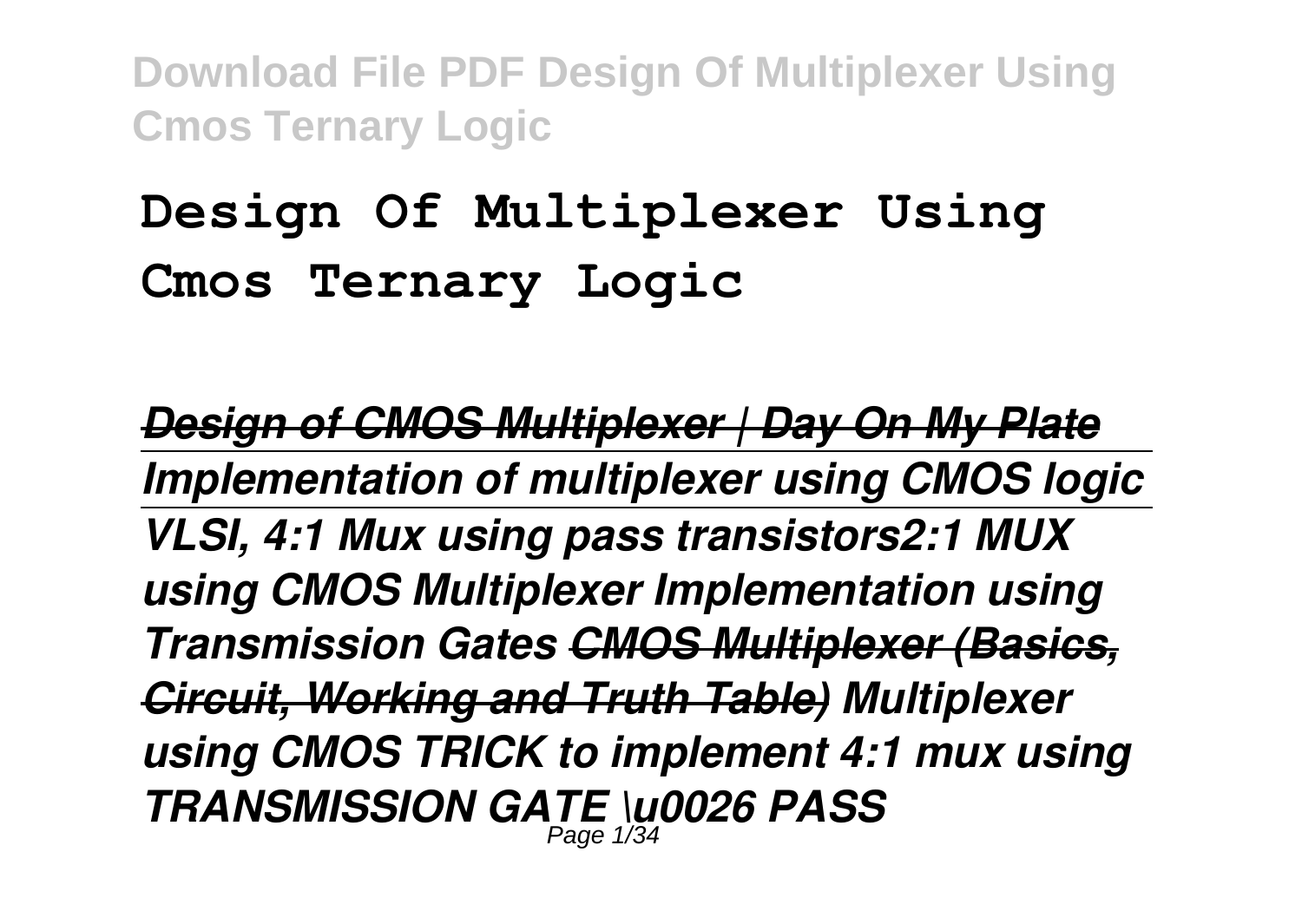*TRANSISTOR LOGIC Implementing 8X1 MUX using 4X1 MUX (Special Case) VLSI Design PR7 CMOS 2 :1 mux design using logic gates \u0026TG Transmission Gates| Implementation of LOGIC GATES using (Transmission Gates ) Transmission Gate \u0026 2×1 MUX Implementation | CMOS | VLSI | Electrical Engineering What is a CMOS? [NMOS, PMOS] VLSI stick Digram and layout design XOR Gate (CMOS Example) PASS TRANSISTOR LOGIC CMOS Transistors, NMOS, PMOS, Threshold Voltage, Digital Operation Introduction to Pass-*Page 2/34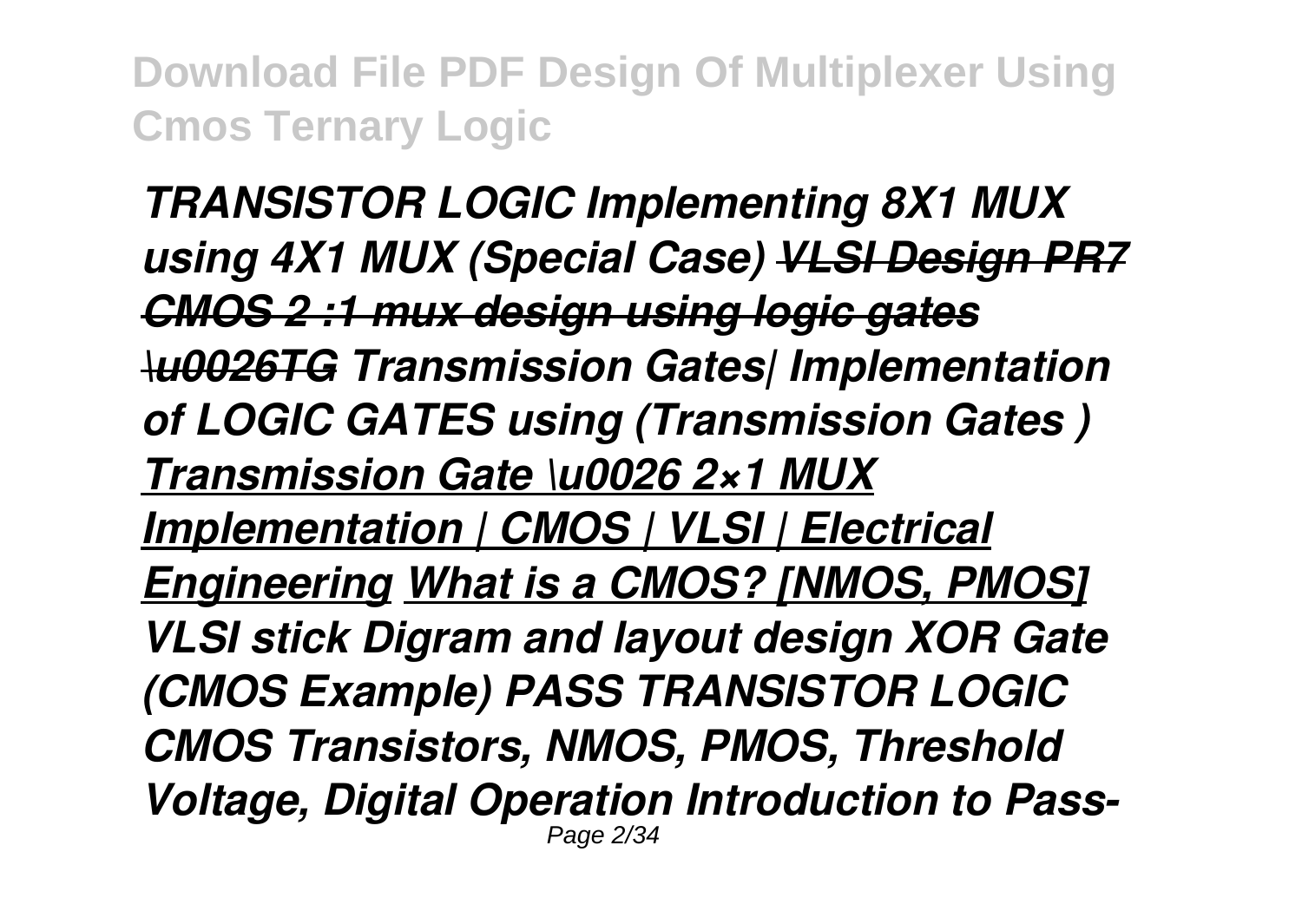*Transistor logic CMOS pass gate, Transmission Gate, W/L Ratio, ON Resistance Chapter 4 - Design Rules and Layout CMOS Flip Flop STICK DIAGRAM - simplified (VLSI) Tutorial on Stick Diagram to design CMOS VLSI Gates | Day On My Plate 32:1 Multiplexer using 8:1 Multiplexer | Design and Explanation 32X1 MUX using 8X1 MUX Design 2:1 MUX using CMOS NAND gates using MULTISIM Part 1 8:1 MUX using transmission gate||Bangla Multiplexer (MUX) 2 X 1MUX Design Designing of 4 to 1 Multiplexer using 2 to 1 Multiplexer 8 to 1 MUX using 4 to 1* Page 3/34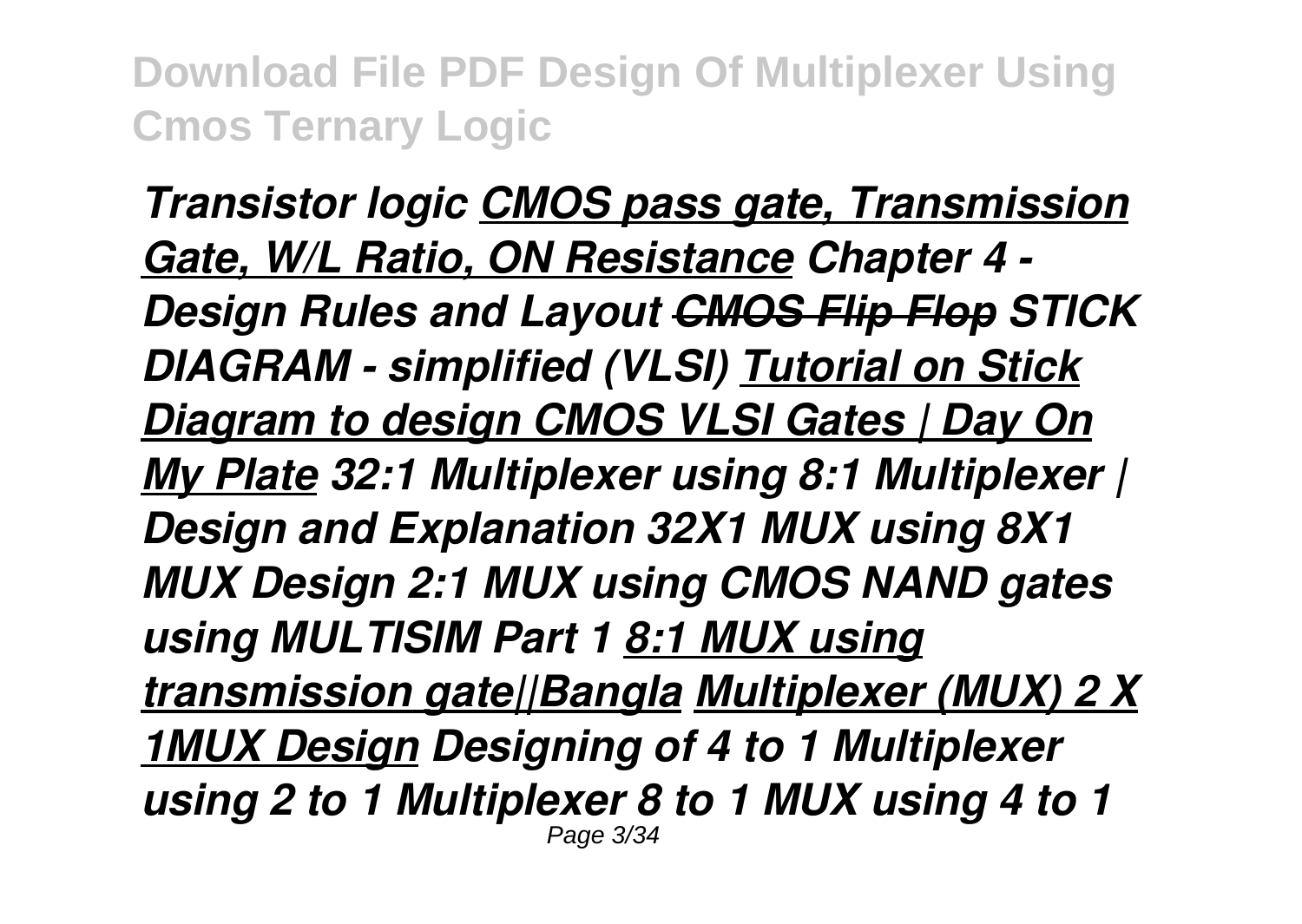## *MUX by two different Methods Design Of Multiplexer Using Cmos*

*4-1-multiplexer\_using\_CMOS\_logic | Pass-Transistor-Logic. 4:1 multiplexer using CMOS logic The path selector logic Boolean expression can be given as : Out = AS + B––S When the select line signal S is high A is passed to the output and when S is low B is passed to the output.*

*4-1-multiplexer-using-CMOS-logic Digital-CMOS-Design ...*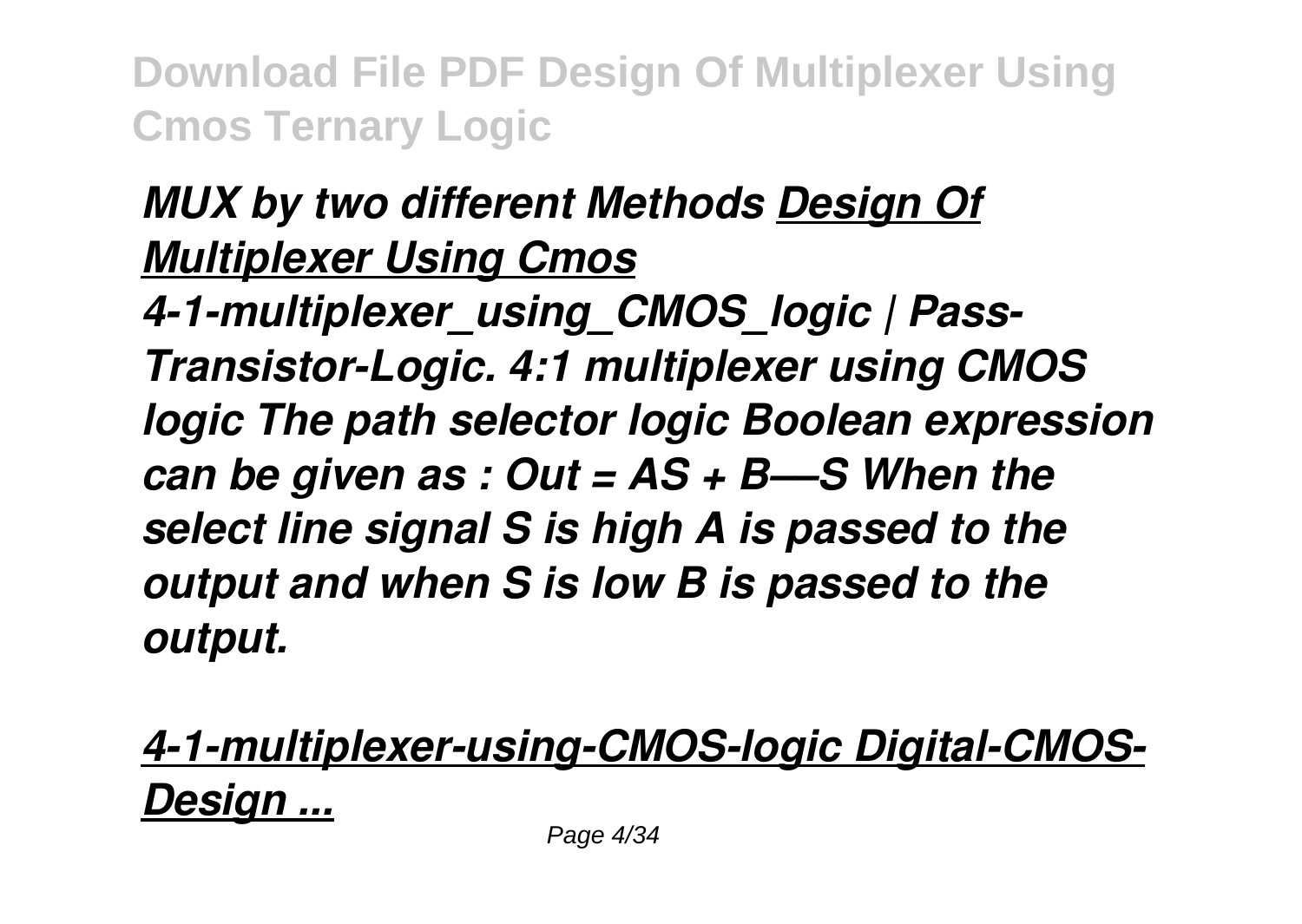*Multiplexer circuit is important device that have application in many field of Engineering. The research area of VLSI is to reduce area and complexity of the design. The purpose of this paper is to design 2 to 1 multiplexer with the help of CMOS logic to reduce area and complexity of the circuit. The different design methodologies are adopted in this paper to reduce the size, area and complexity of the multiplexer.*

*[PDF] Layout Design and Simulation of CMOS Multiplexer ...*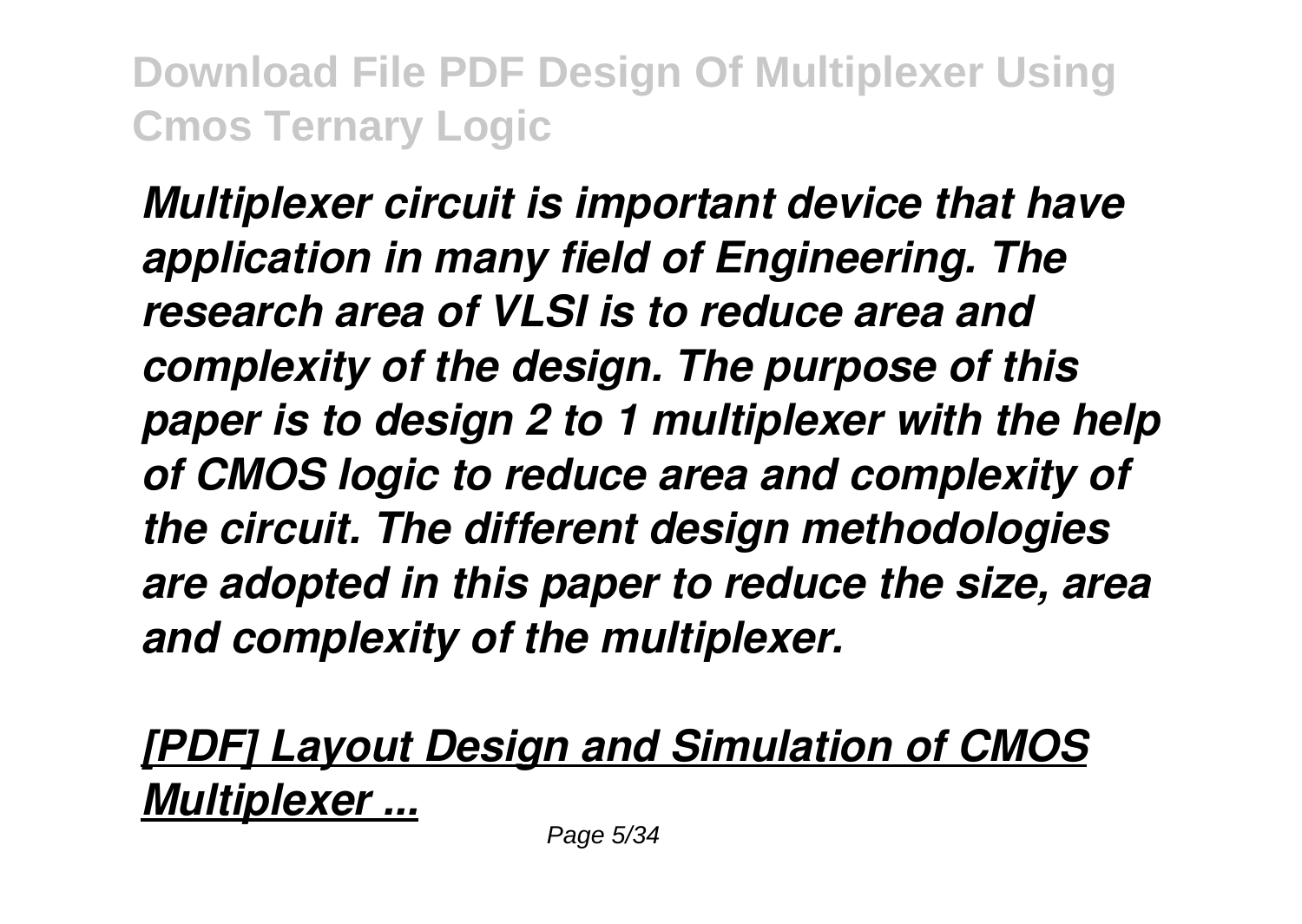*Design Of Multiplexer Using Cmos 4-1-multiplexer\_using\_CMOS\_logic | Pass-Transistor-Logic. 4:1 multiplexer using CMOS logic The path selector logic Boolean expression can be given as : Out = AS + B––S When the select line signal S is high A is passed to the output and when S is low B is passed to the output. 4-1-multiplexer-using-CMOS-logic Digital-CMOS-Design ...*

*Design Of Multiplexer Using Cmos Ternary Logic Design Of Multiplexer Using Cmos* Page 6/34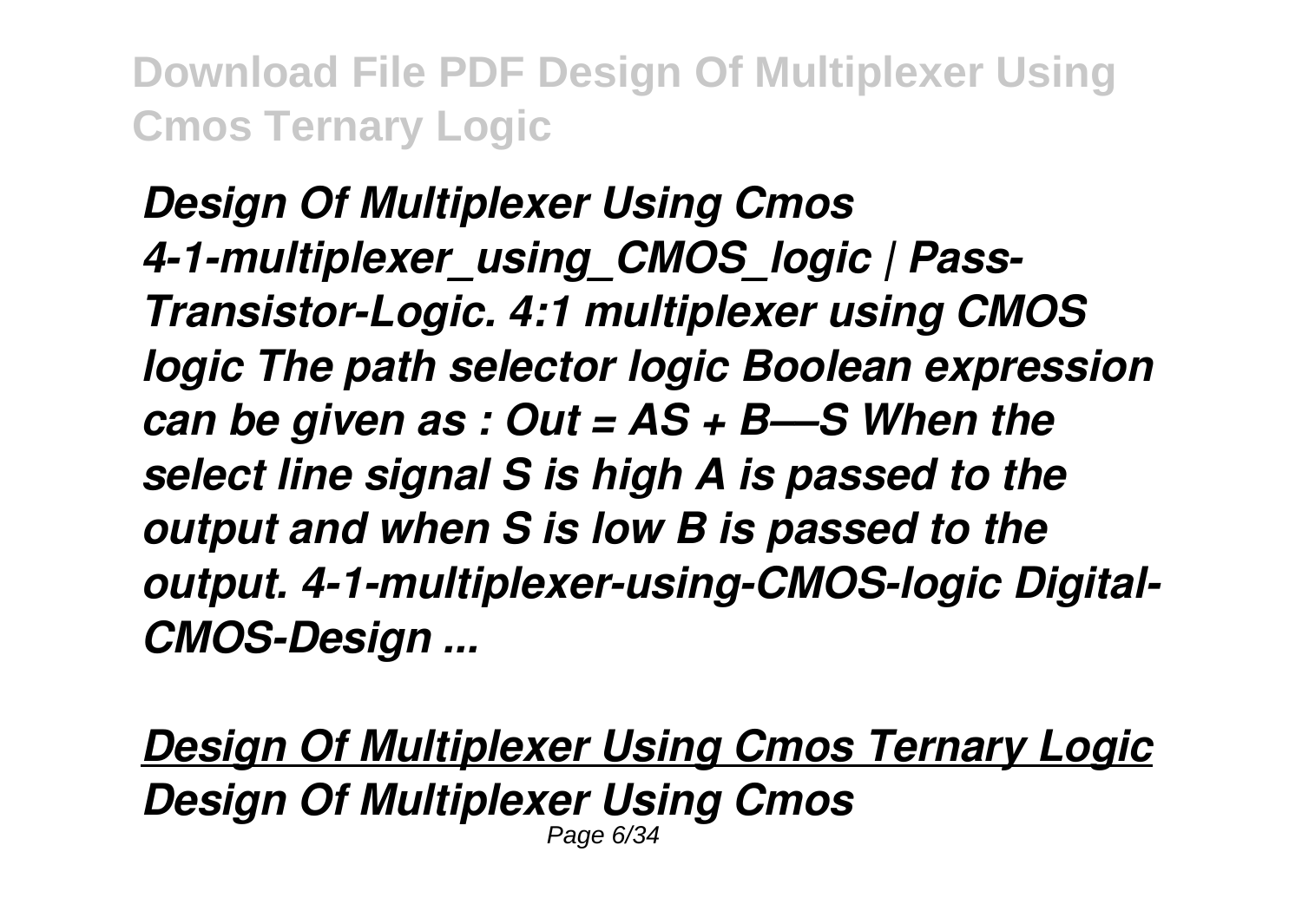*4-1-multiplexer\_using\_CMOS\_logic | Pass-Transistor-Logic. 4:1 multiplexer using CMOS logic The path selector logic Boolean expression can be given as : Out = AS + B––S. When the select line signal S is high A is passed to the output and when S is low B is passed to the output.*

*Design Of Multiplexer Using Cmos Ternary Logic design of multiplexer using cmos ternary logic is universally compatible next any devices to read. Low Power High Speed CMOS Multiplexer* Page 7/34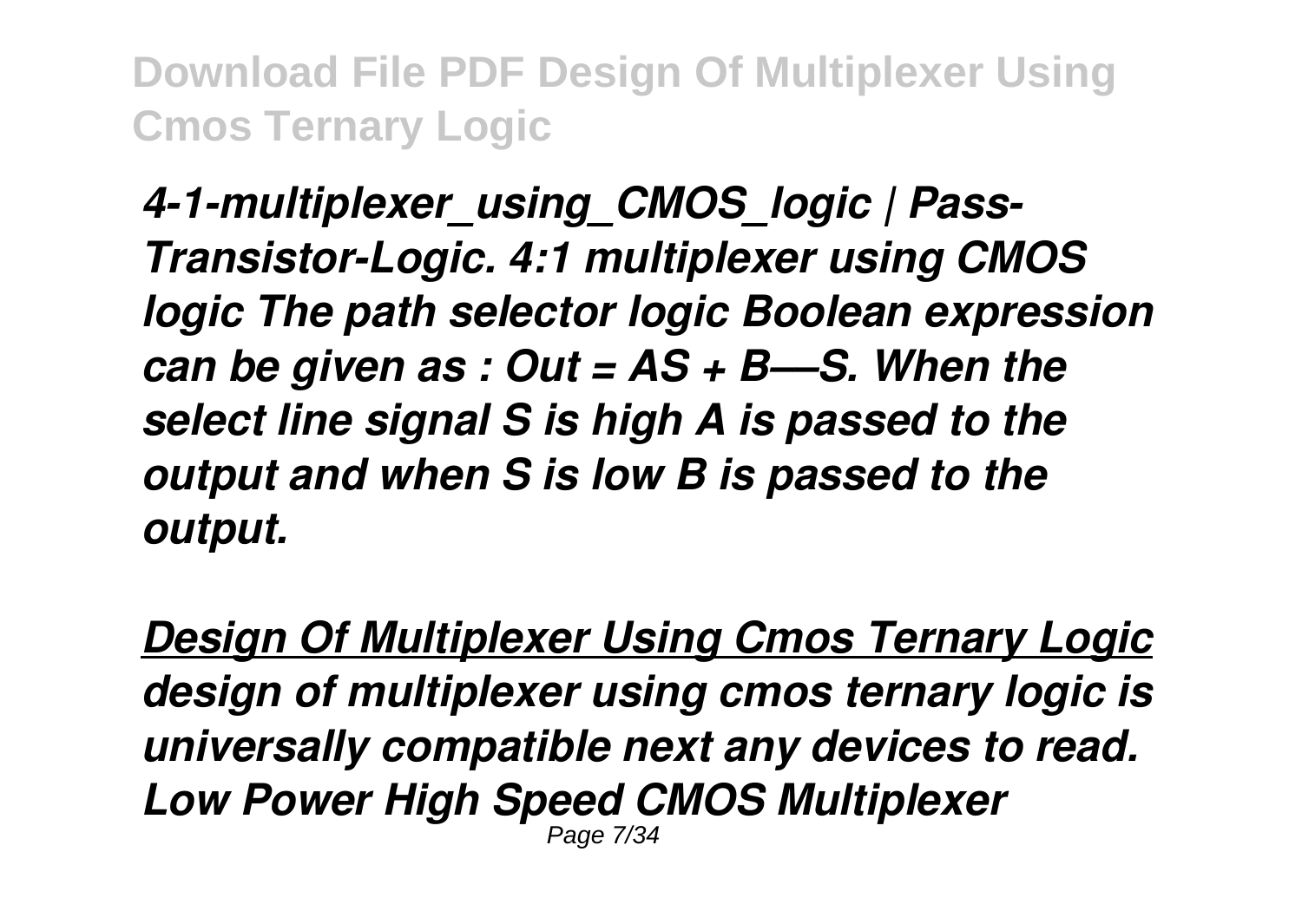*Design-Shyam Akashe 2015-01-01 This book proposes the reversible logic Multiplexer and also demarcates between reversible and irreversible logic Multiplexers. For power*

#### *Design Of Multiplexer Using Cmos Ternary Logic*

*...*

*This is basically explained by the fact that CPL gates uses less transistors, have smaller capacitances, and are faster than gates in complementary CMOS. In this paper 2:1 Multiplexer is designed...* Page 8/34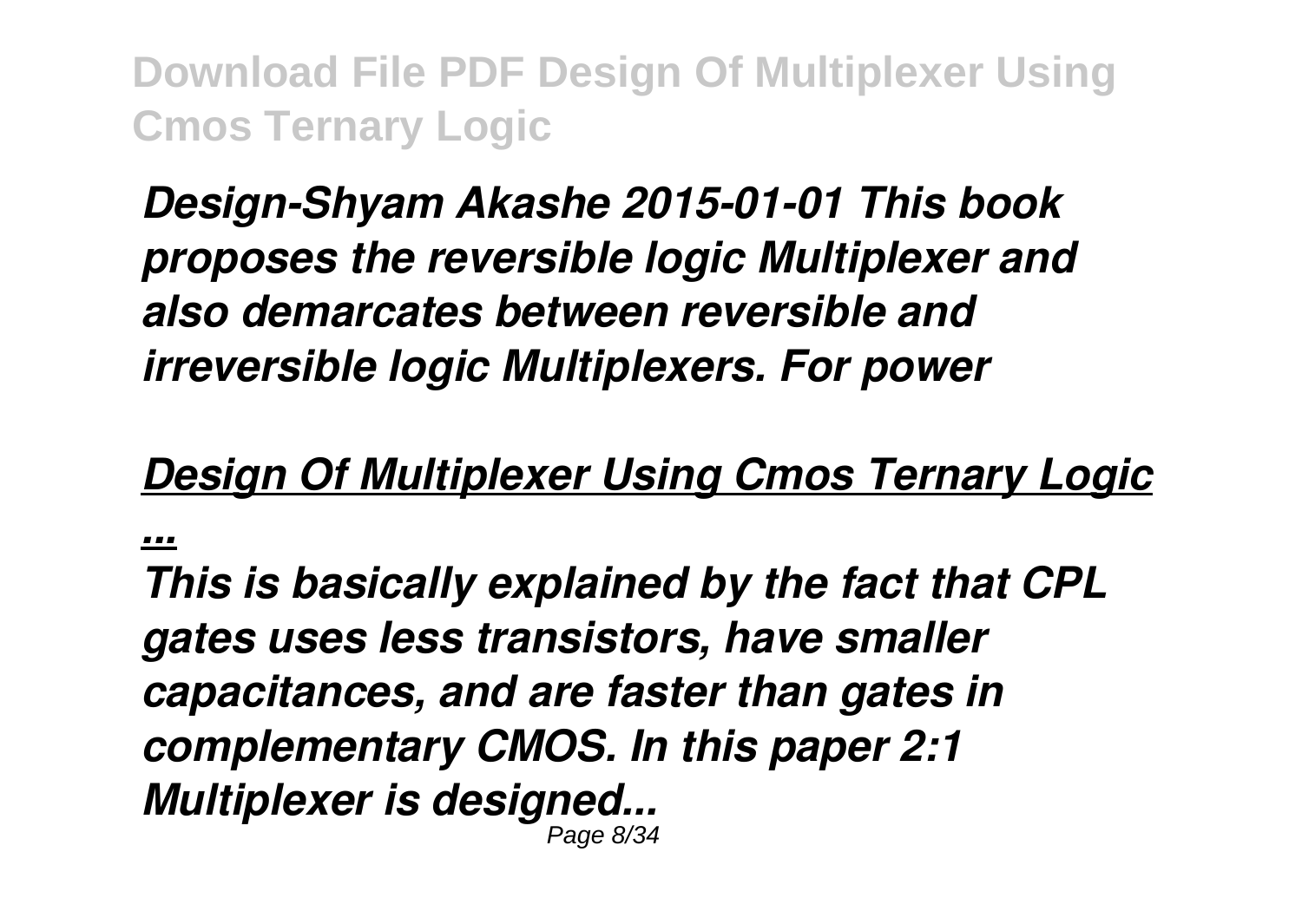# *(PDF) CMOS Design of 2:1 Multiplexer Using*

### *Complementary ...*

*Download File PDF Design Of Multiplexer Using Cmos Ternary Logic soft file of the book. Taking the soft file can be saved or stored in computer or in your laptop. So, it can be more than a wedding album that you have. The easiest artifice to atmosphere is that you can after that keep the soft file of design of multiplexer using cmos ternary*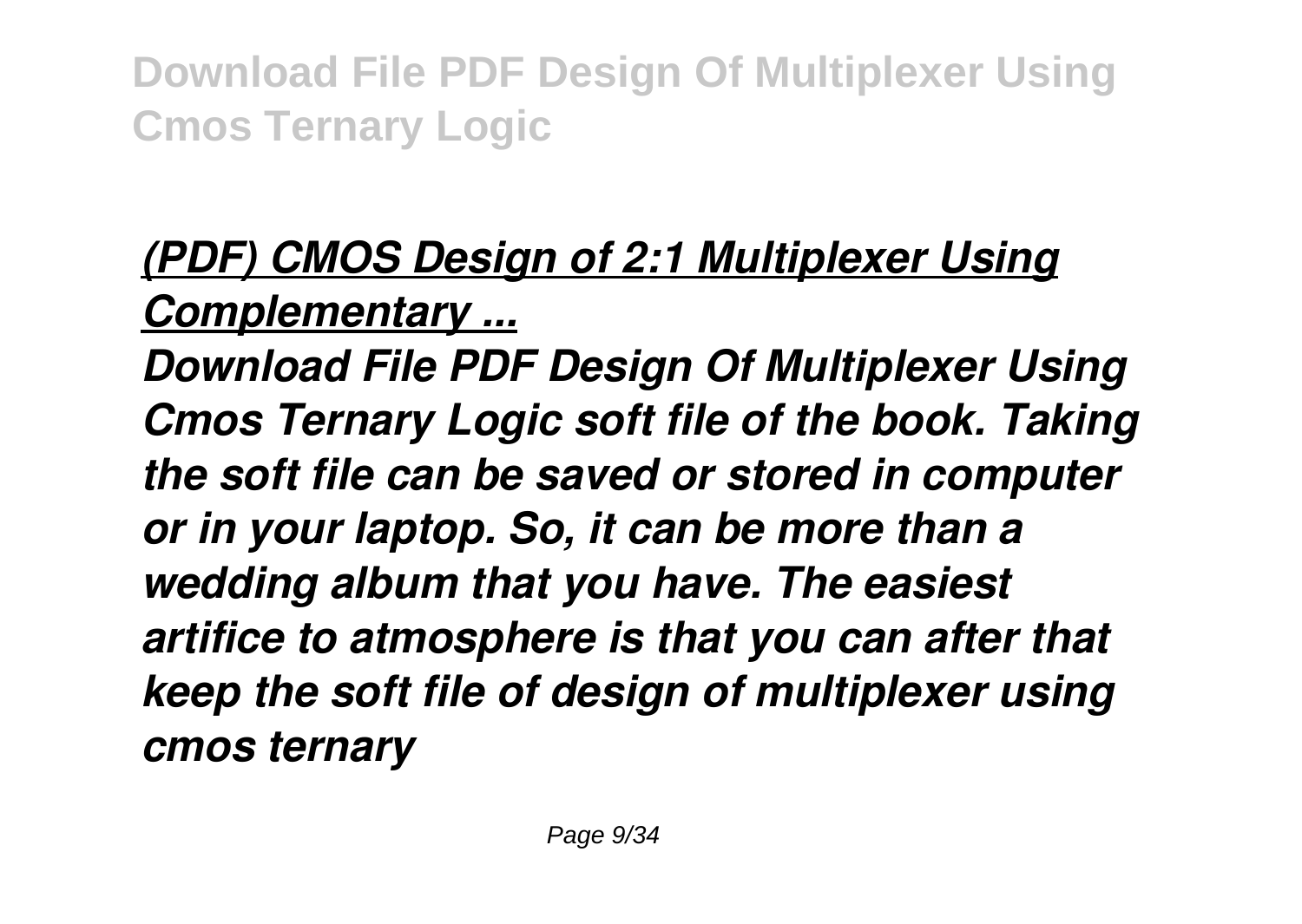*Design Of Multiplexer Using Cmos Ternary Logic 6.2Static CMOS Design The most widely used logic style is static complementary CMOS. The static CMOS style is really an extension of the static CMOS inverter to multiple inputs.In review, the pri- mary advantage of the CMOS structure is robustness (i.e, low sensitivity to noise), good*

# *DESIGNING COMBINATIONAL LOGIC GATES IN CMOS*

*These basic logic gates are used to make combinational design like half adder, half* Page 10/34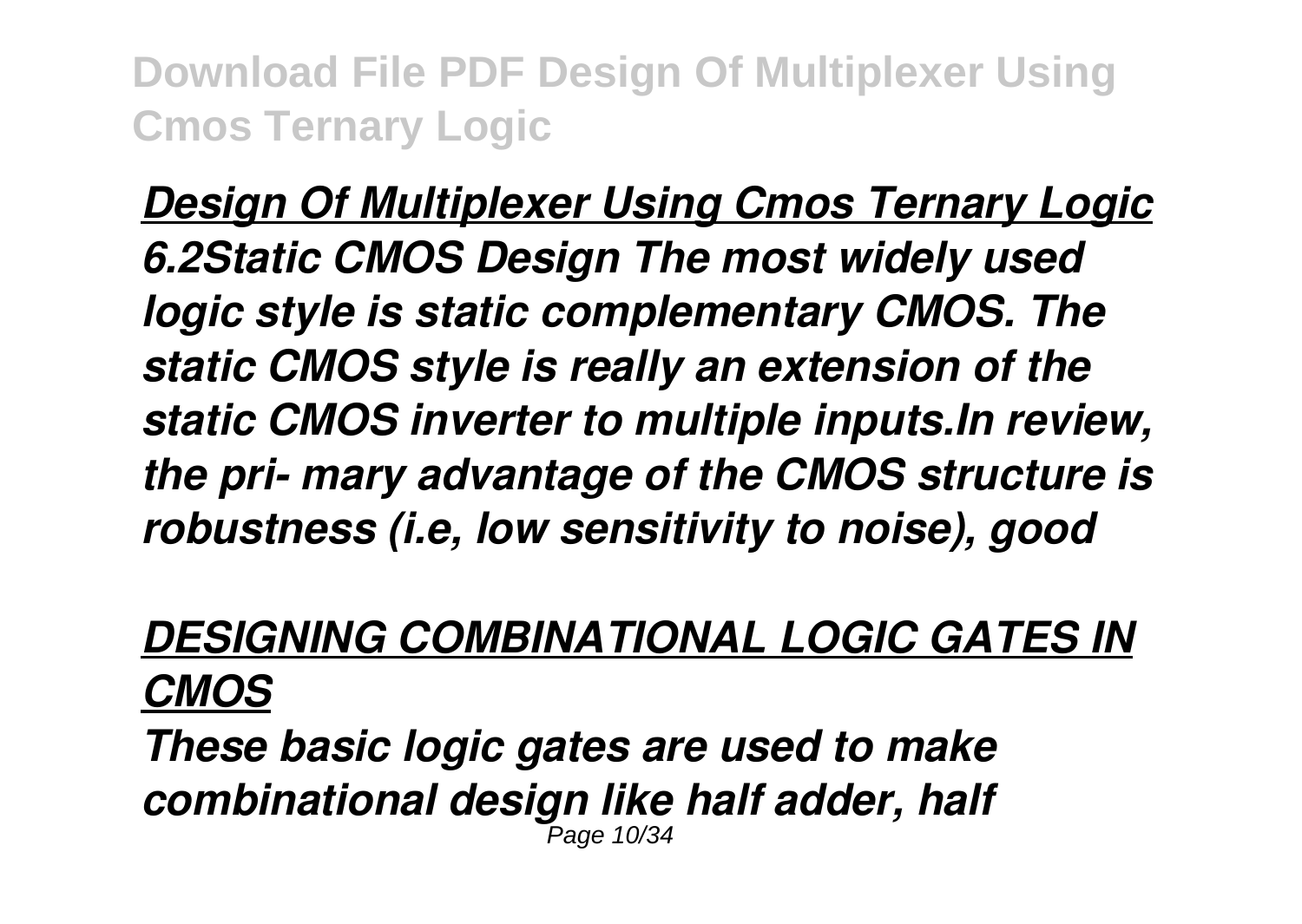*subtrctor, multiplexer etc. These ternary gates are implemented with voltage-driven CMOS circuits. In the simulation, logical value 0, 1/2 and 1 correspond to 0V, 0.5V, and 1V, respectively.*

### *Design of MULTIPLEXER using CMOS Ternary Logic*

*the MUX design with very minimum transistors compared to existing CMOS design. A. Transmission Gate Logic The transmission gate is an electronic element that is used to block or allow a signal level from the input terminal to the* Page 11/34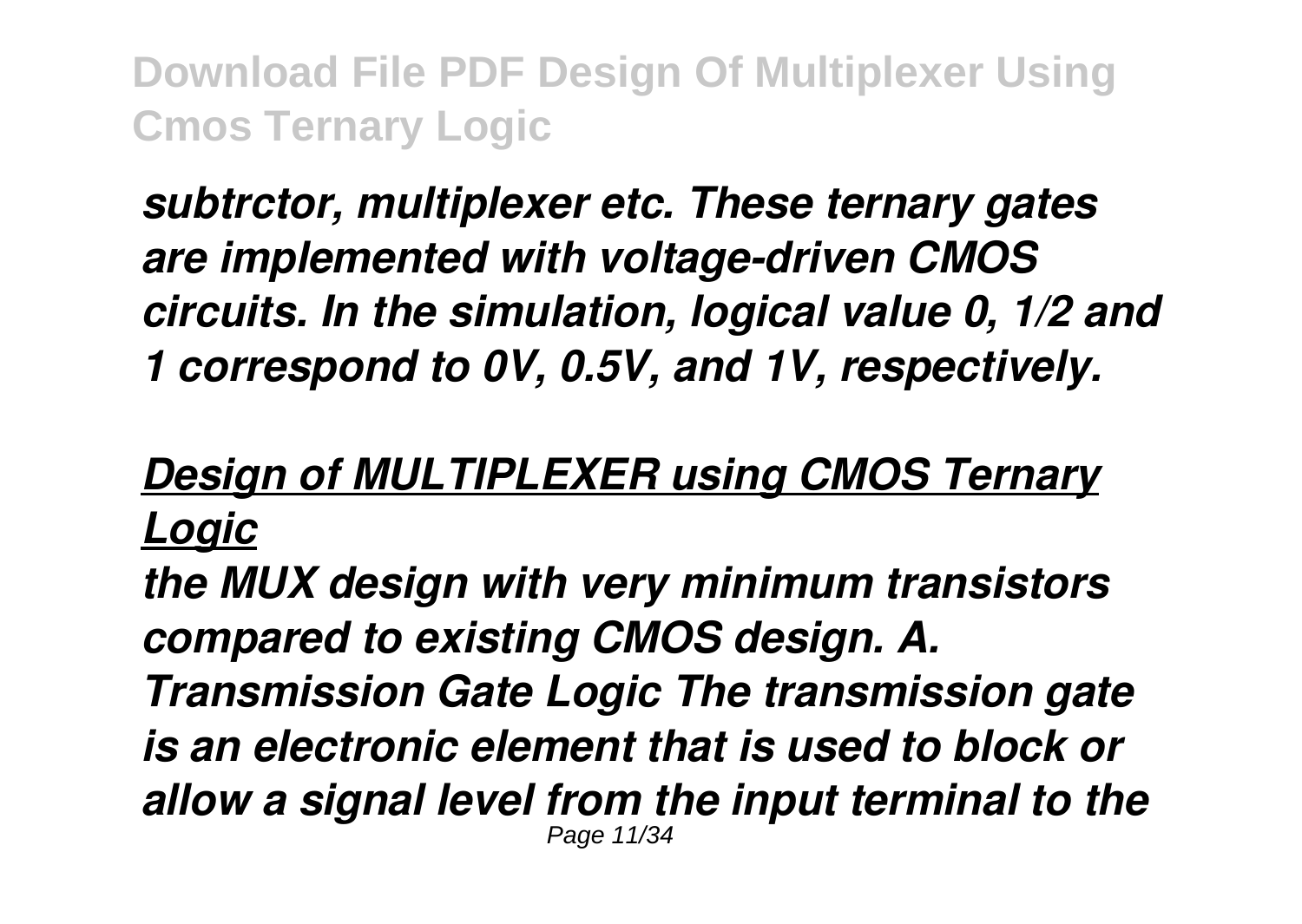## *output terminal. It is constructed with CMOS technology and it functions as a non-mechanical relay.*

## *Low Power High Speed Multiplexer using CMOS Technology for ...*

*The CMOS TGL is used to design a new 4:1 MUX. The designed circuit is realized in 45 nm technology, with the power consumption of 1.887 nW from a 0.7 V supply voltage under 27 °C. The leakage current is also reduced to 2.237 nA from 29.6 mA. The rise and fall time for the simulation* Page 12/34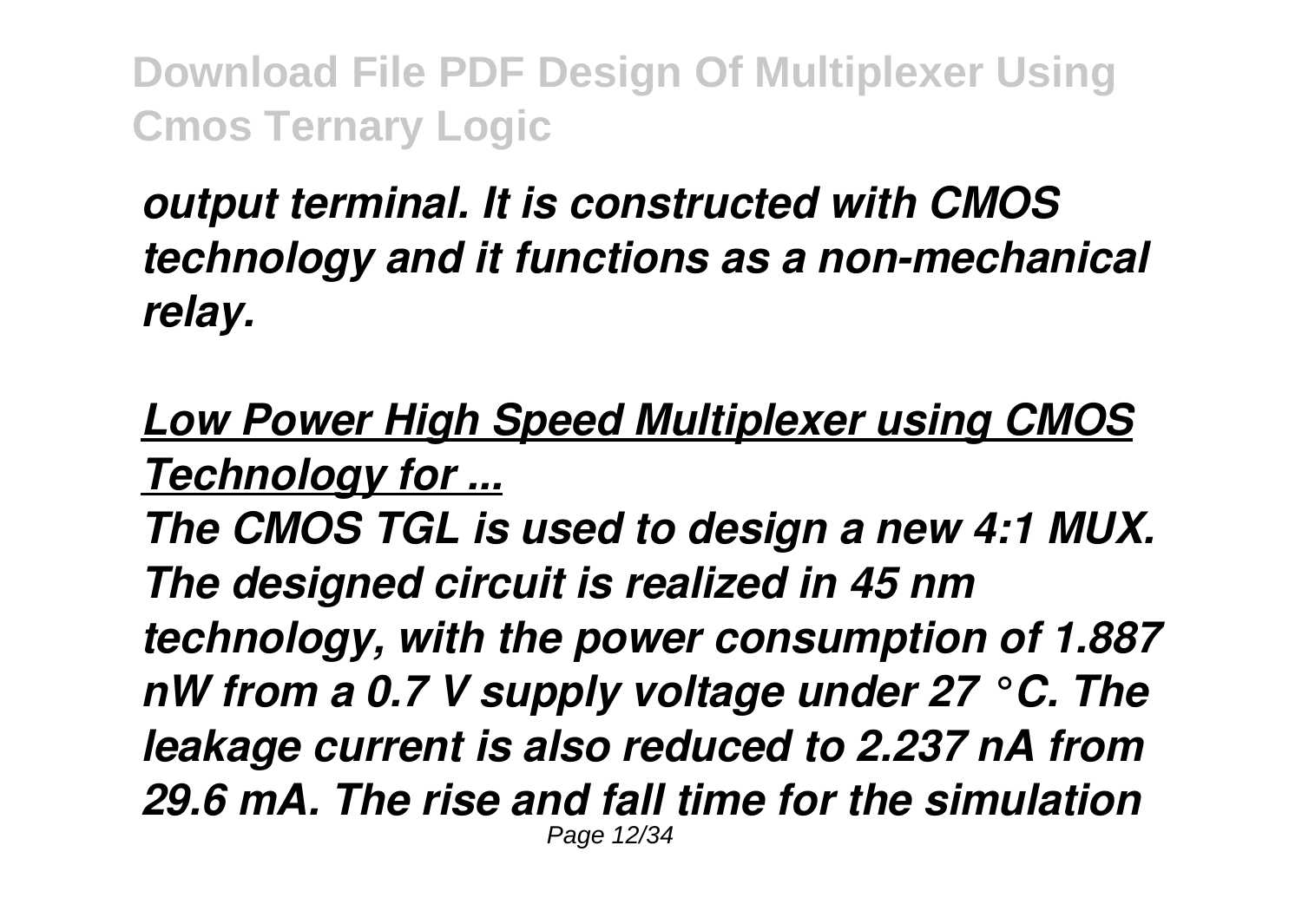*is 100 fs.*

## *High performance, low power 200 Gb/s 4:1 MUX with TGL in ...*

*Design using transmission gate logic . A transmission gate is an electronic element and good non mechanical relay built with CMOS technology. It is made by parallel combination of nMOS and pMOS transistors with the input at the gate of one transistor (C) being complementary to the input at the gate of the other. The symbol of a transmission gate is shown below in fig.4.* Page 13/34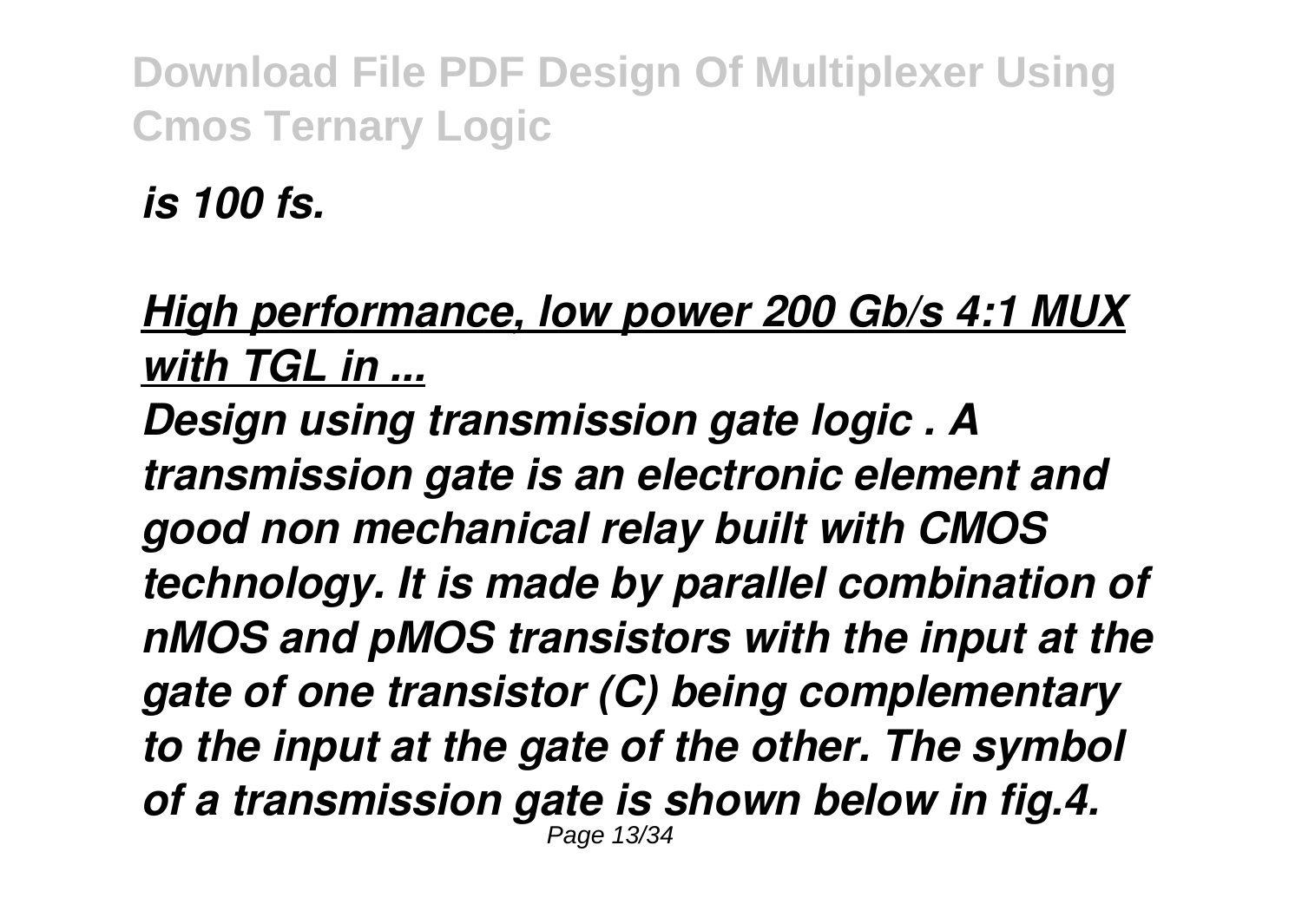## *4x1 Multiplexer (Theory) : Digital VLSI Design Virtual lab ...*

*The Standard CMOS Multiplexer In a way, it isn't surprising that PTL leads to efficient multiplexers. Multiplexing is different from the basic Boolean functions. When we're dealing with AND, OR, NOT, etc., we're using a logic gate to implement a logic function.*

*Implementing Multiplexers with Pass-Transistor Logic ...*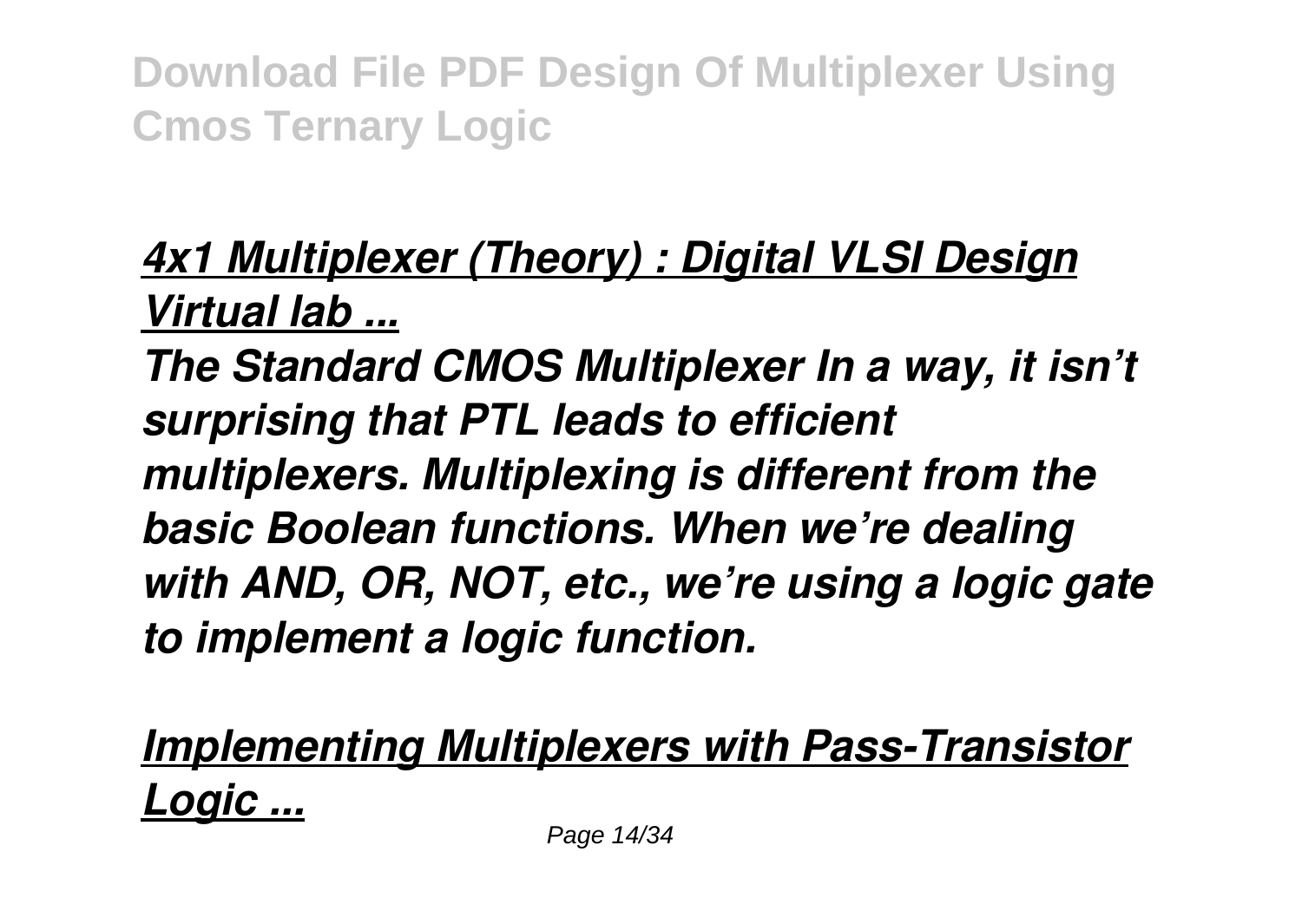*2:1 MUX using CMOS Nithin S. Loading... Unsubscribe from Nithin S? ... Design of CMOS combinational circuits (Multiplexer) - Duration: 6:23. Day On My Plate 26,422 views.*

#### *2:1 MUX using CMOS*

*The proposed design consists of 31 NMOS and 15 PMOS. The proposed multiplexer is designed and simulated using DSCH 3.1 and MICROWIND 3.1 on 180nm technology. Performance comparison of proposed multiplexer with CMOS, Pass transistor and transmission gate logic* Page 15/34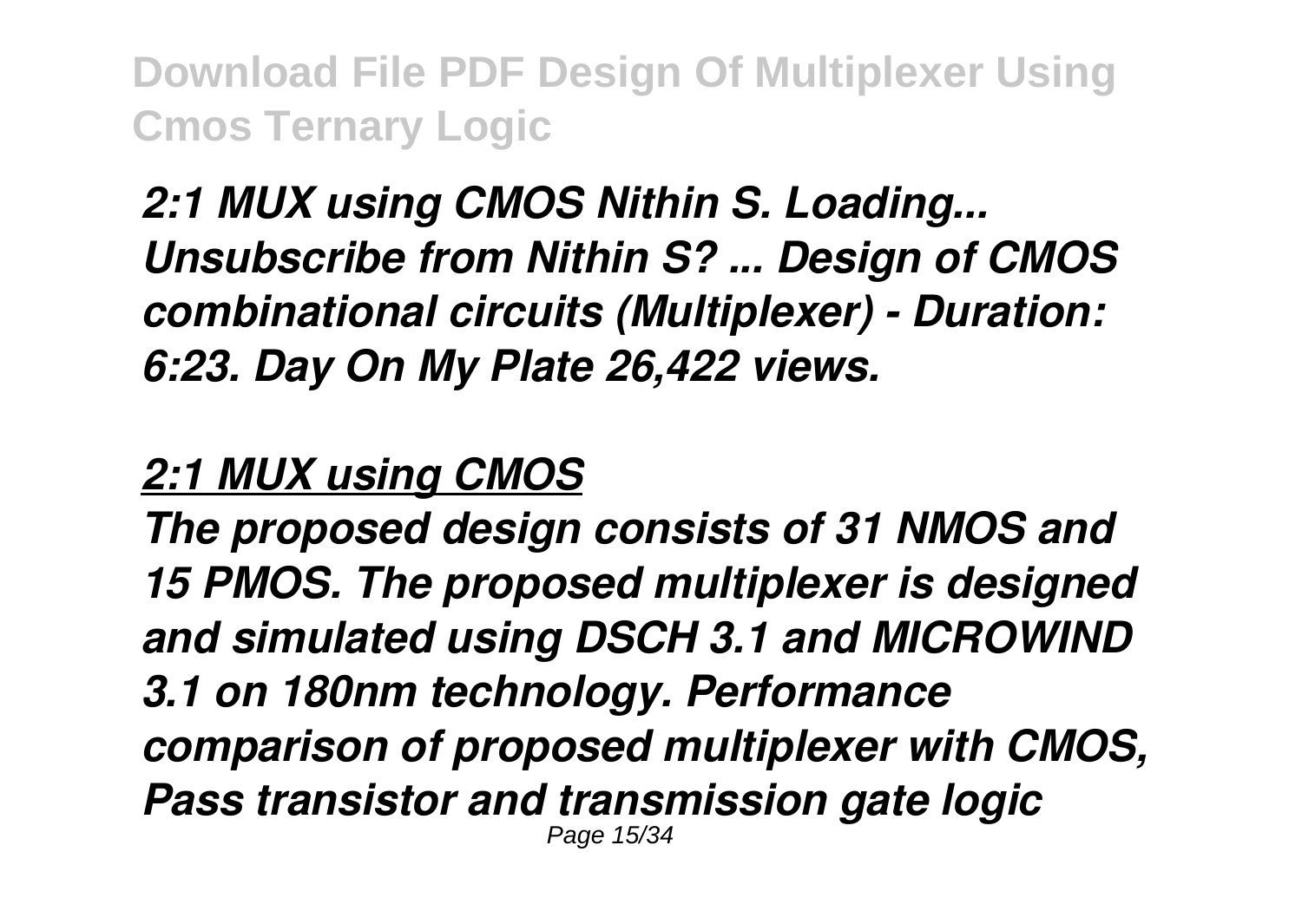*design techniques is also presented.*

## *CMOS Design of Area and Power Efficient Multiplexer using ...*

*A multiplexer is a data selector device that selects one input from several input lines, depending upon the enabled, select lines, and yields one single output. A multiplexer of 2n inputs has n select lines, are used to select which input line to send to the output. There is only one output in the multiplexer, no matter what's its configuration.* Page 16/34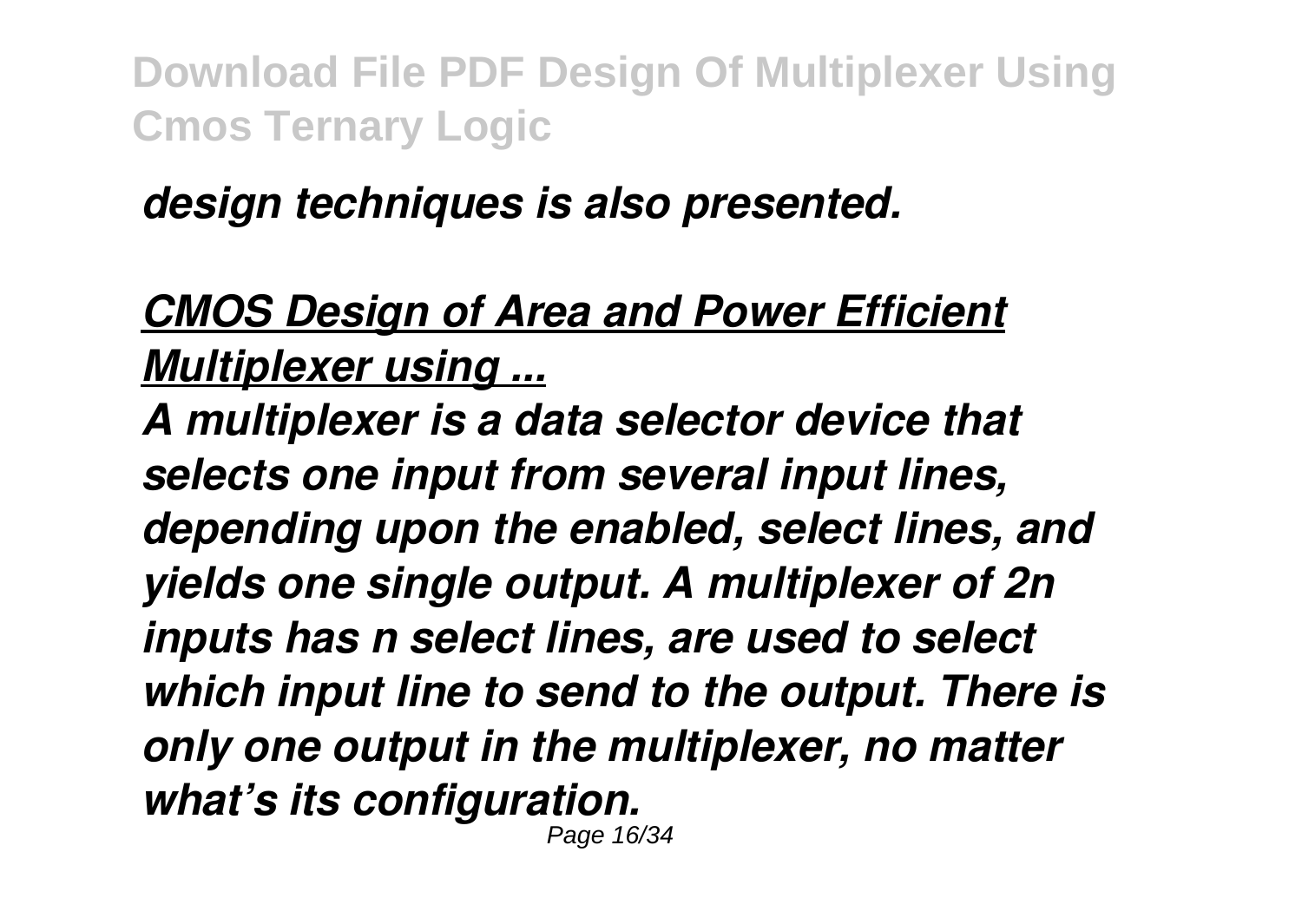### *Verilog code for 4:1 Multiplexer (MUX) - All modeling styles*

*Download Free Design Of Multiplexer Using Cmos Ternary Logic Design Of Multiplexer Using Cmos 4-1-multiplexer\_using\_CMOS\_logic | Pass-Transistor-Logic. 4:1 multiplexer using CMOS logic The path selector logic Boolean expression can be given as : Out = AS + B––S. When the select line signal S is high A is passed to the output and when S is ...*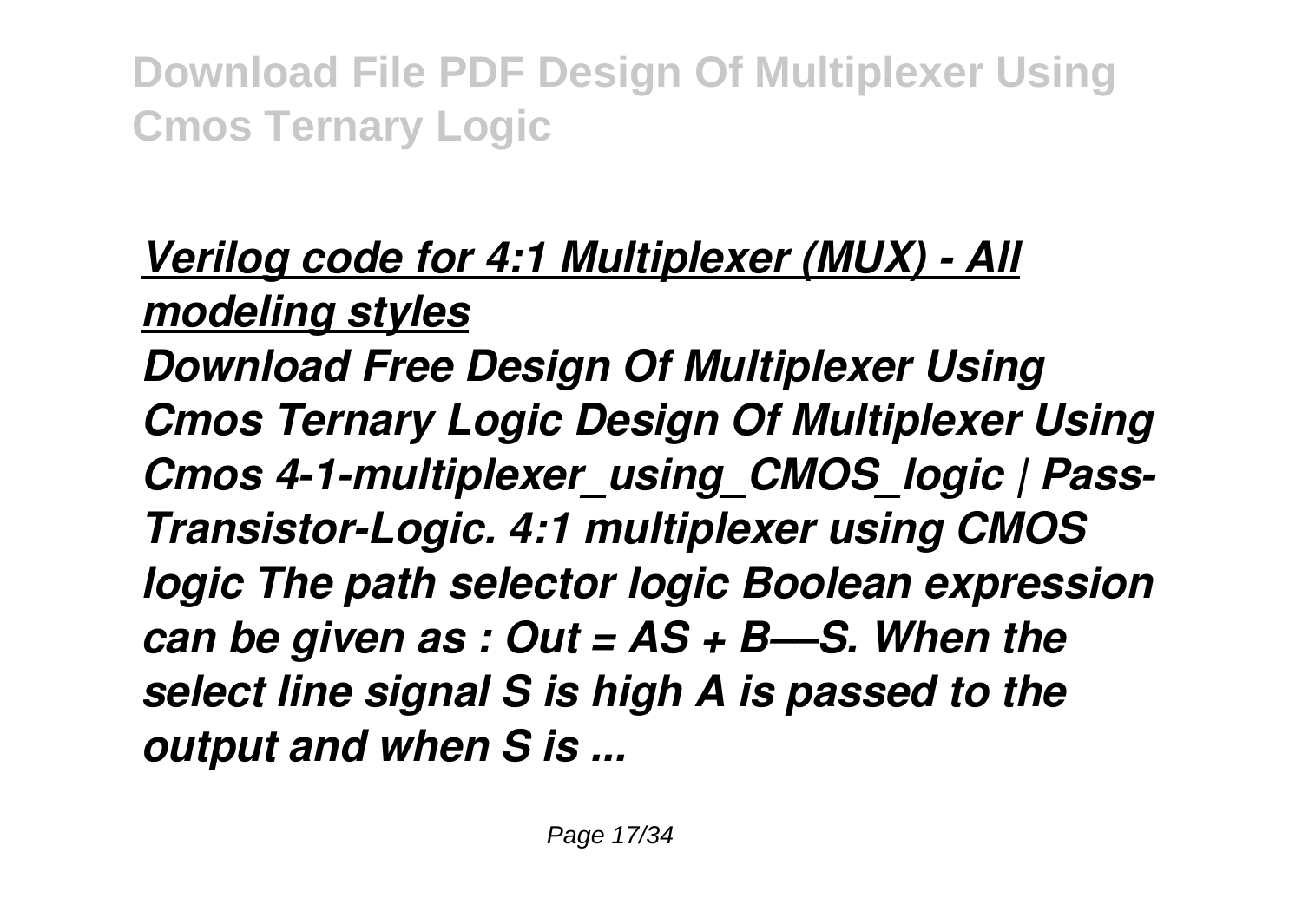*Design of CMOS Multiplexer | Day On My Plate Implementation of multiplexer using CMOS logic VLSI, 4:1 Mux using pass transistors2:1 MUX using CMOS Multiplexer Implementation using Transmission Gates CMOS Multiplexer (Basics, Circuit, Working and Truth Table) Multiplexer using CMOS TRICK to implement 4:1 mux using TRANSMISSION GATE \u0026 PASS TRANSISTOR LOGIC Implementing 8X1 MUX using 4X1 MUX (Special Case) VLSI Design PR7* Page 18/34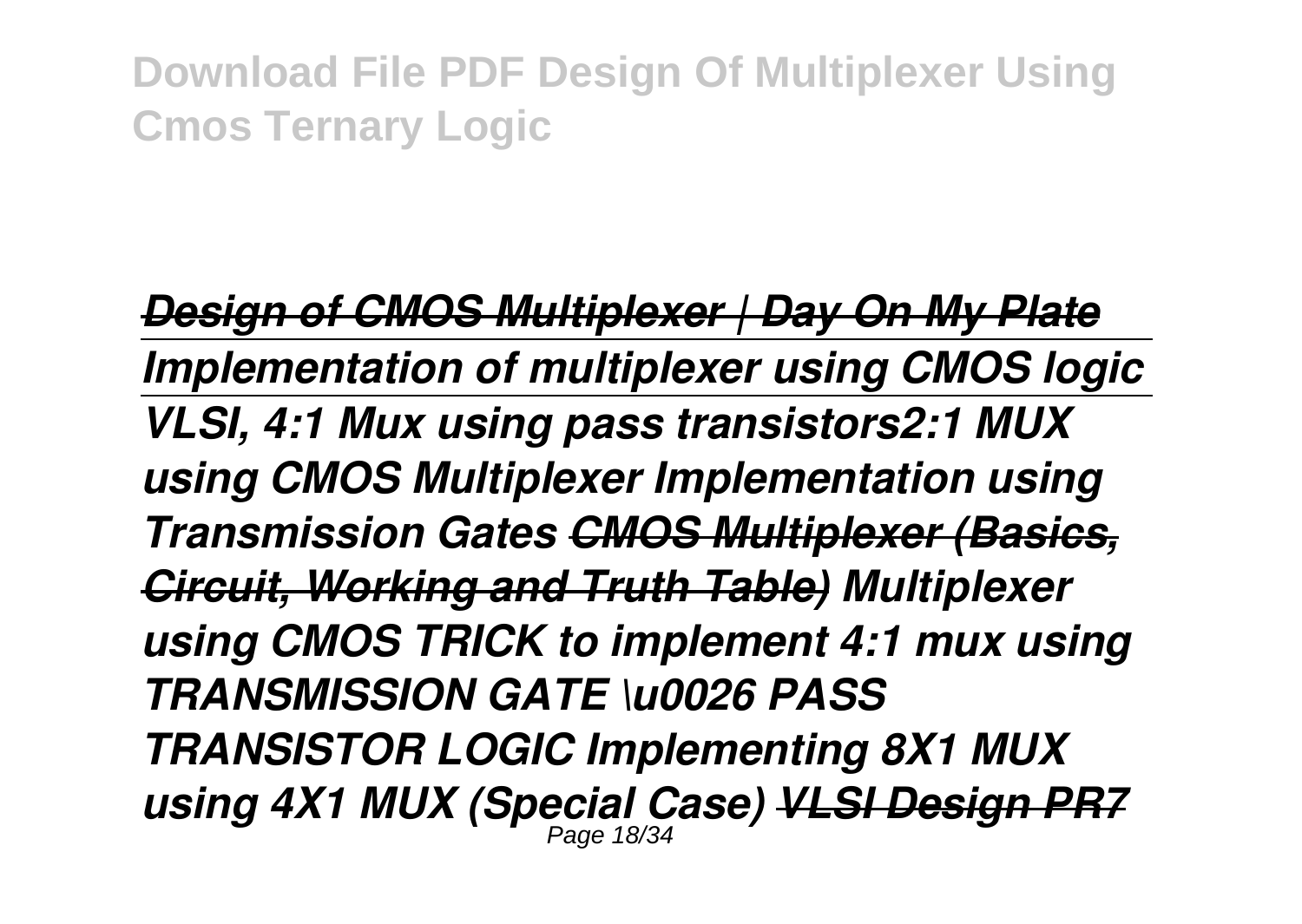*CMOS 2 :1 mux design using logic gates \u0026TG Transmission Gates| Implementation of LOGIC GATES using (Transmission Gates ) Transmission Gate \u0026 2×1 MUX Implementation | CMOS | VLSI | Electrical Engineering What is a CMOS? [NMOS, PMOS] VLSI stick Digram and layout design XOR Gate (CMOS Example) PASS TRANSISTOR LOGIC CMOS Transistors, NMOS, PMOS, Threshold Voltage, Digital Operation Introduction to Pass-Transistor logic CMOS pass gate, Transmission Gate, W/L Ratio, ON Resistance Chapter 4 -* Page 19/34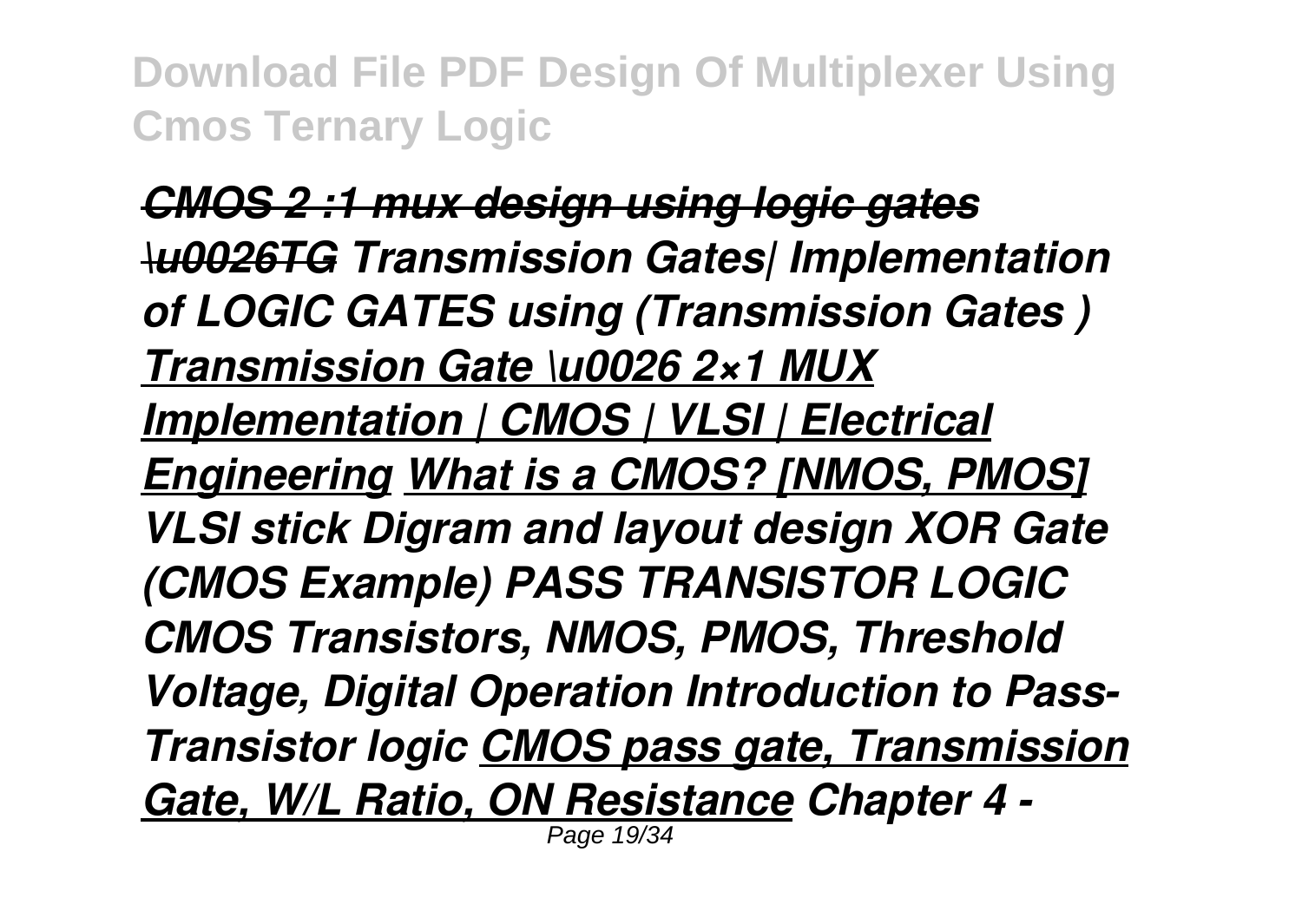*Design Rules and Layout CMOS Flip Flop STICK DIAGRAM - simplified (VLSI) Tutorial on Stick Diagram to design CMOS VLSI Gates | Day On My Plate 32:1 Multiplexer using 8:1 Multiplexer | Design and Explanation 32X1 MUX using 8X1 MUX Design 2:1 MUX using CMOS NAND gates using MULTISIM Part 1 8:1 MUX using transmission gate||Bangla Multiplexer (MUX) 2 X 1MUX Design Designing of 4 to 1 Multiplexer using 2 to 1 Multiplexer 8 to 1 MUX using 4 to 1 MUX by two different Methods Design Of Multiplexer Using Cmos* Page 20/34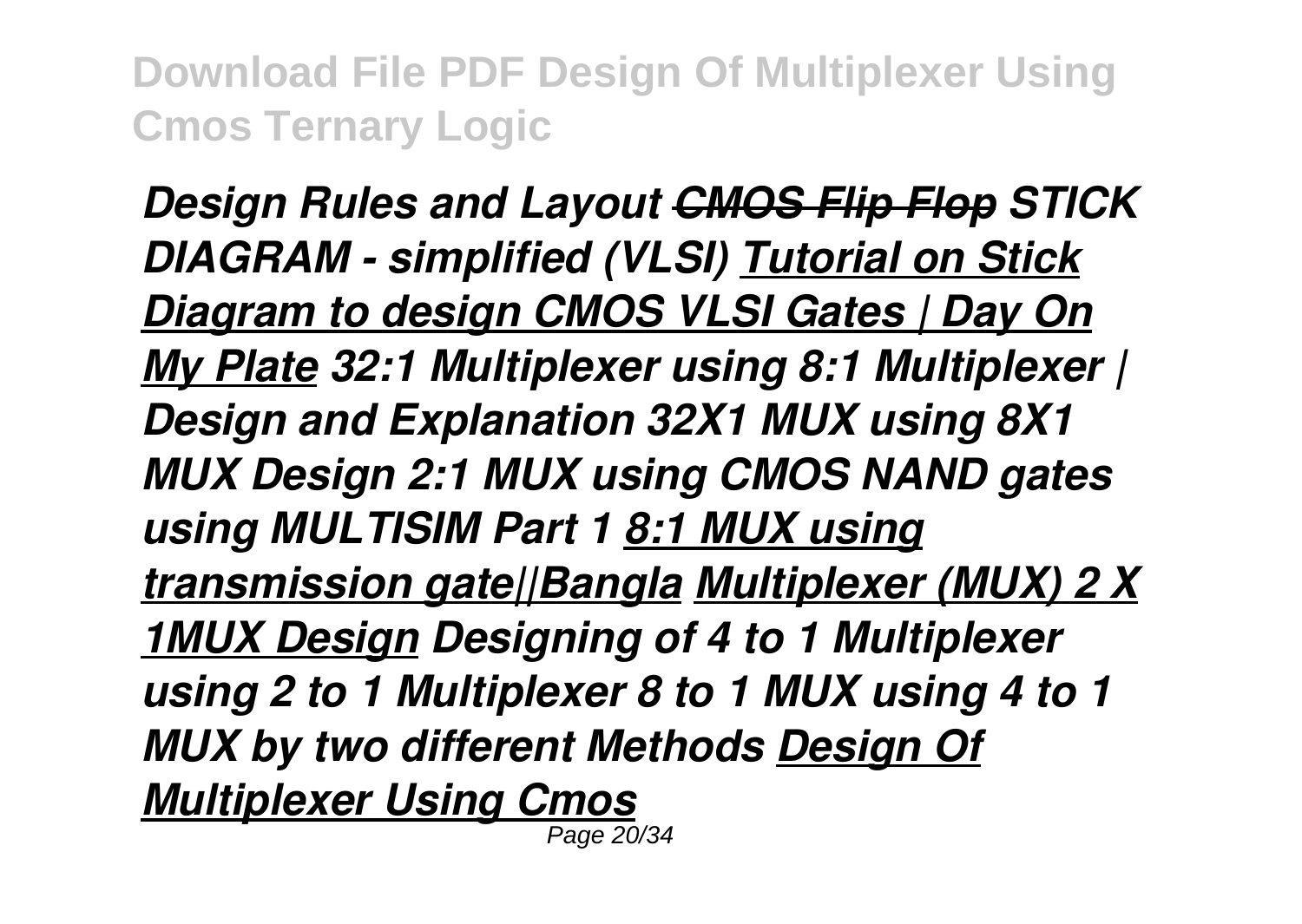*4-1-multiplexer\_using\_CMOS\_logic | Pass-Transistor-Logic. 4:1 multiplexer using CMOS logic The path selector logic Boolean expression can be given as : Out = AS + B––S When the select line signal S is high A is passed to the output and when S is low B is passed to the output.*

*4-1-multiplexer-using-CMOS-logic Digital-CMOS-Design ... Multiplexer circuit is important device that have application in many field of Engineering. The* Page 21/34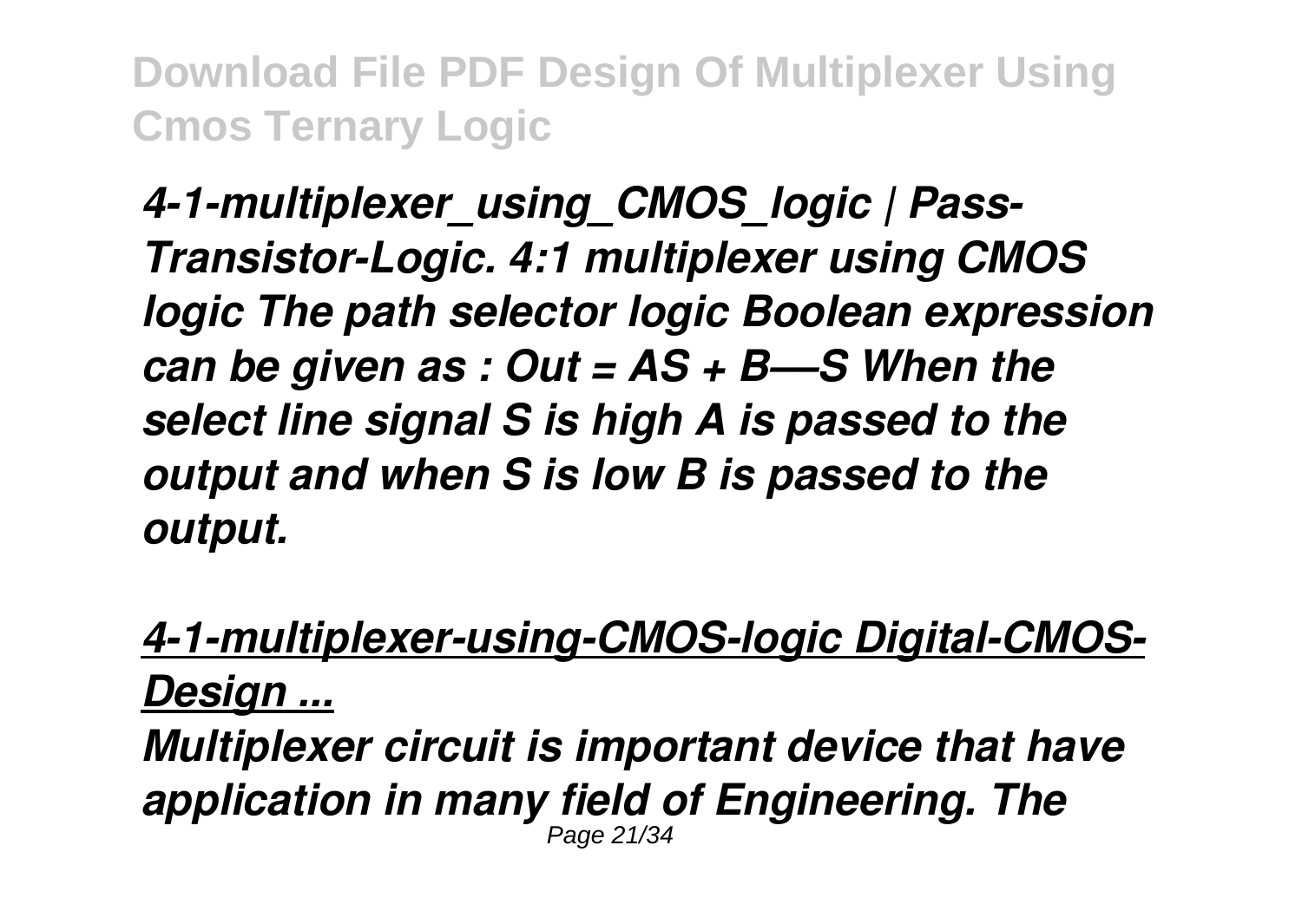*research area of VLSI is to reduce area and complexity of the design. The purpose of this paper is to design 2 to 1 multiplexer with the help of CMOS logic to reduce area and complexity of the circuit. The different design methodologies are adopted in this paper to reduce the size, area and complexity of the multiplexer.*

*[PDF] Layout Design and Simulation of CMOS Multiplexer ... Design Of Multiplexer Using Cmos 4-1-multiplexer\_using\_CMOS\_logic | Pass-*Page 22/34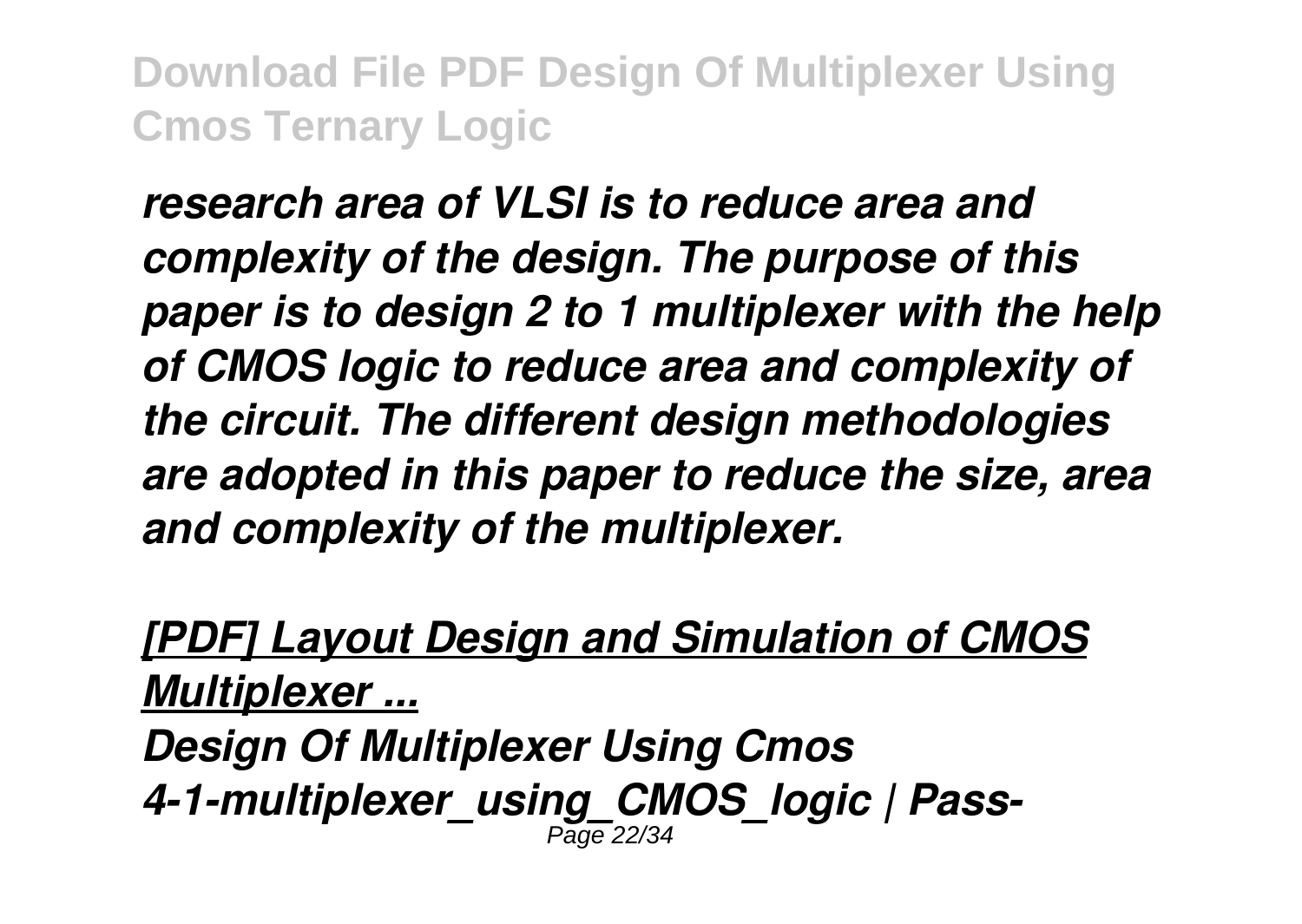*Transistor-Logic. 4:1 multiplexer using CMOS logic The path selector logic Boolean expression can be given as : Out = AS + B––S When the select line signal S is high A is passed to the output and when S is low B is passed to the output. 4-1-multiplexer-using-CMOS-logic Digital-CMOS-Design ...*

*Design Of Multiplexer Using Cmos Ternary Logic Design Of Multiplexer Using Cmos 4-1-multiplexer\_using\_CMOS\_logic | Pass-Transistor-Logic. 4:1 multiplexer using CMOS* Page 23/34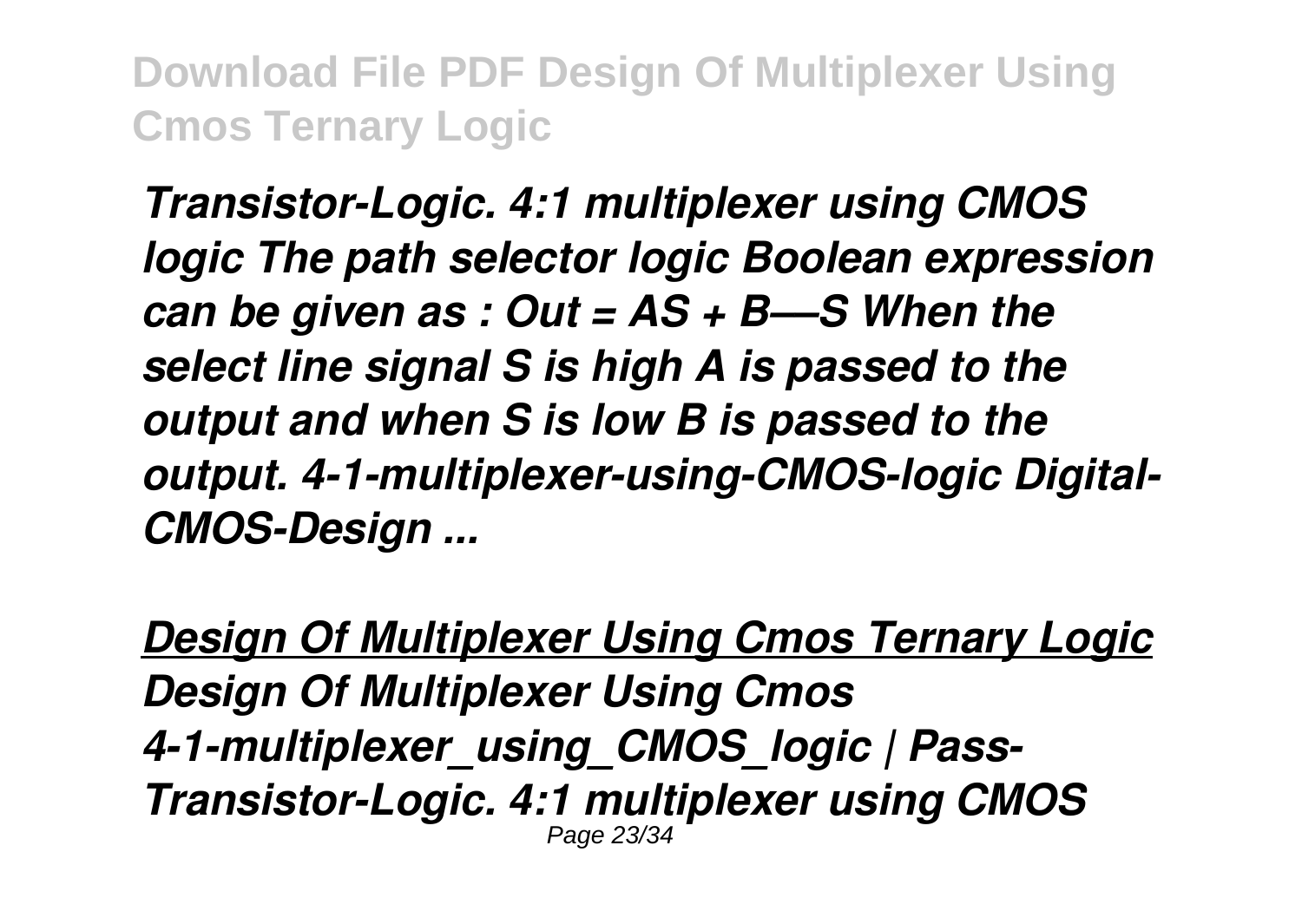*logic The path selector logic Boolean expression can be given as : Out = AS + B––S. When the select line signal S is high A is passed to the output and when S is low B is passed to the output.*

*Design Of Multiplexer Using Cmos Ternary Logic design of multiplexer using cmos ternary logic is universally compatible next any devices to read. Low Power High Speed CMOS Multiplexer Design-Shyam Akashe 2015-01-01 This book proposes the reversible logic Multiplexer and* Page 24/34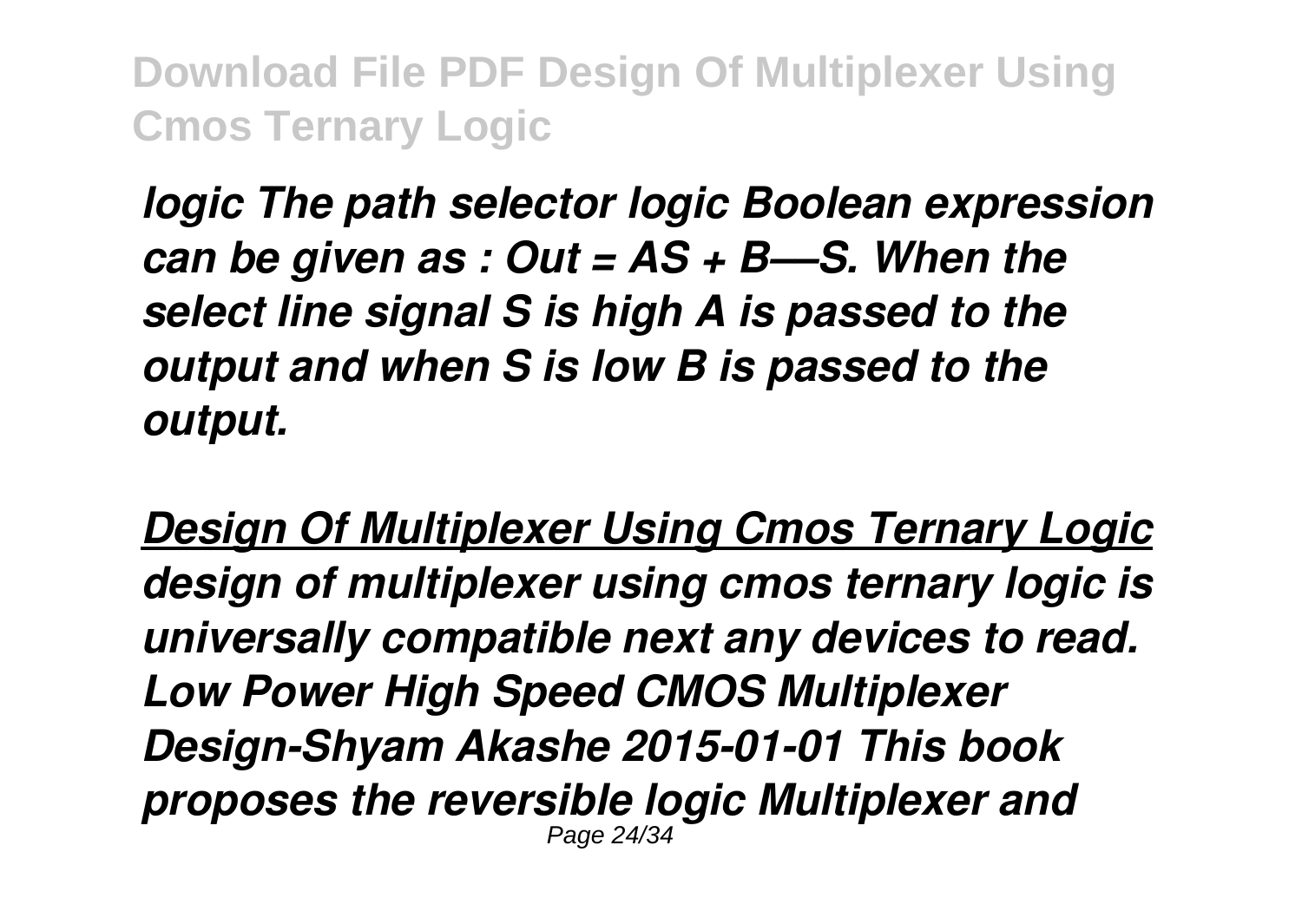## *also demarcates between reversible and irreversible logic Multiplexers. For power*

### *Design Of Multiplexer Using Cmos Ternary Logic*

*...*

*This is basically explained by the fact that CPL gates uses less transistors, have smaller capacitances, and are faster than gates in complementary CMOS. In this paper 2:1 Multiplexer is designed...*

#### *(PDF) CMOS Design of 2:1 Multiplexer Using*

Page 25/34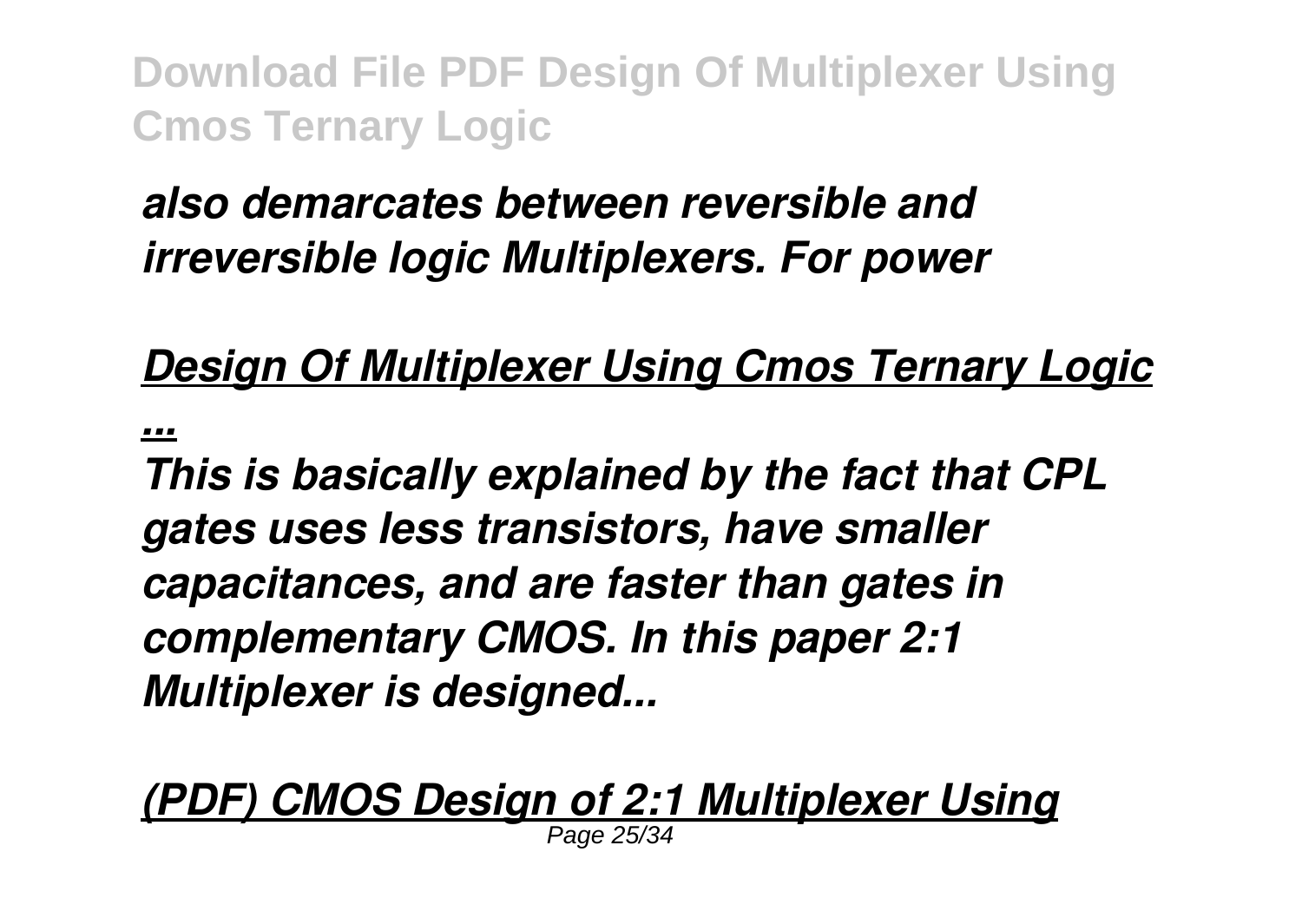#### *Complementary ...*

*Download File PDF Design Of Multiplexer Using Cmos Ternary Logic soft file of the book. Taking the soft file can be saved or stored in computer or in your laptop. So, it can be more than a wedding album that you have. The easiest artifice to atmosphere is that you can after that keep the soft file of design of multiplexer using cmos ternary*

*Design Of Multiplexer Using Cmos Ternary Logic 6.2Static CMOS Design The most widely used*  $P<sub>2</sub>$ ne 26/3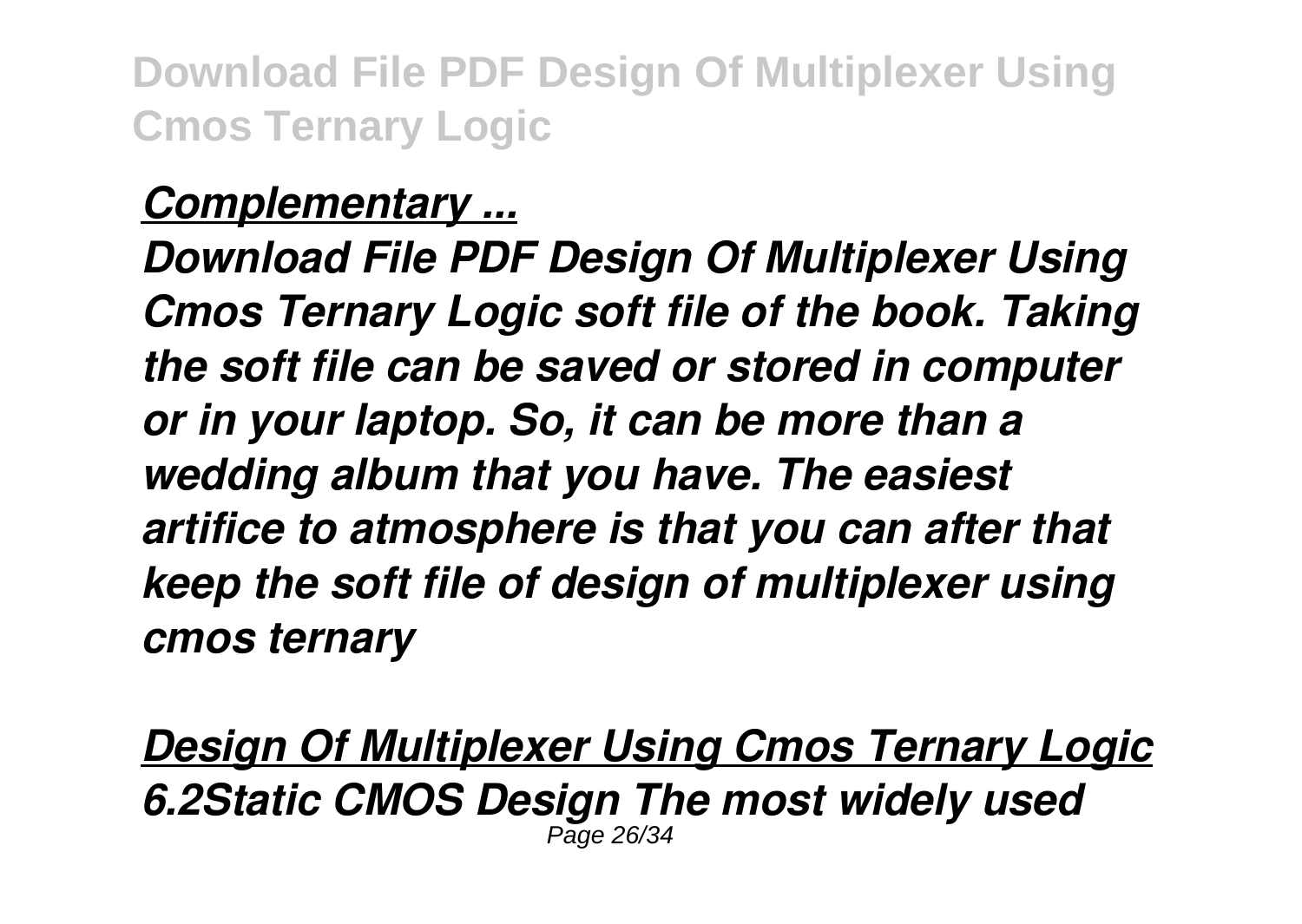*logic style is static complementary CMOS. The static CMOS style is really an extension of the static CMOS inverter to multiple inputs.In review, the pri- mary advantage of the CMOS structure is robustness (i.e, low sensitivity to noise), good*

#### *DESIGNING COMBINATIONAL LOGIC GATES IN CMOS*

*These basic logic gates are used to make combinational design like half adder, half subtrctor, multiplexer etc. These ternary gates are implemented with voltage-driven CMOS* Page 27/34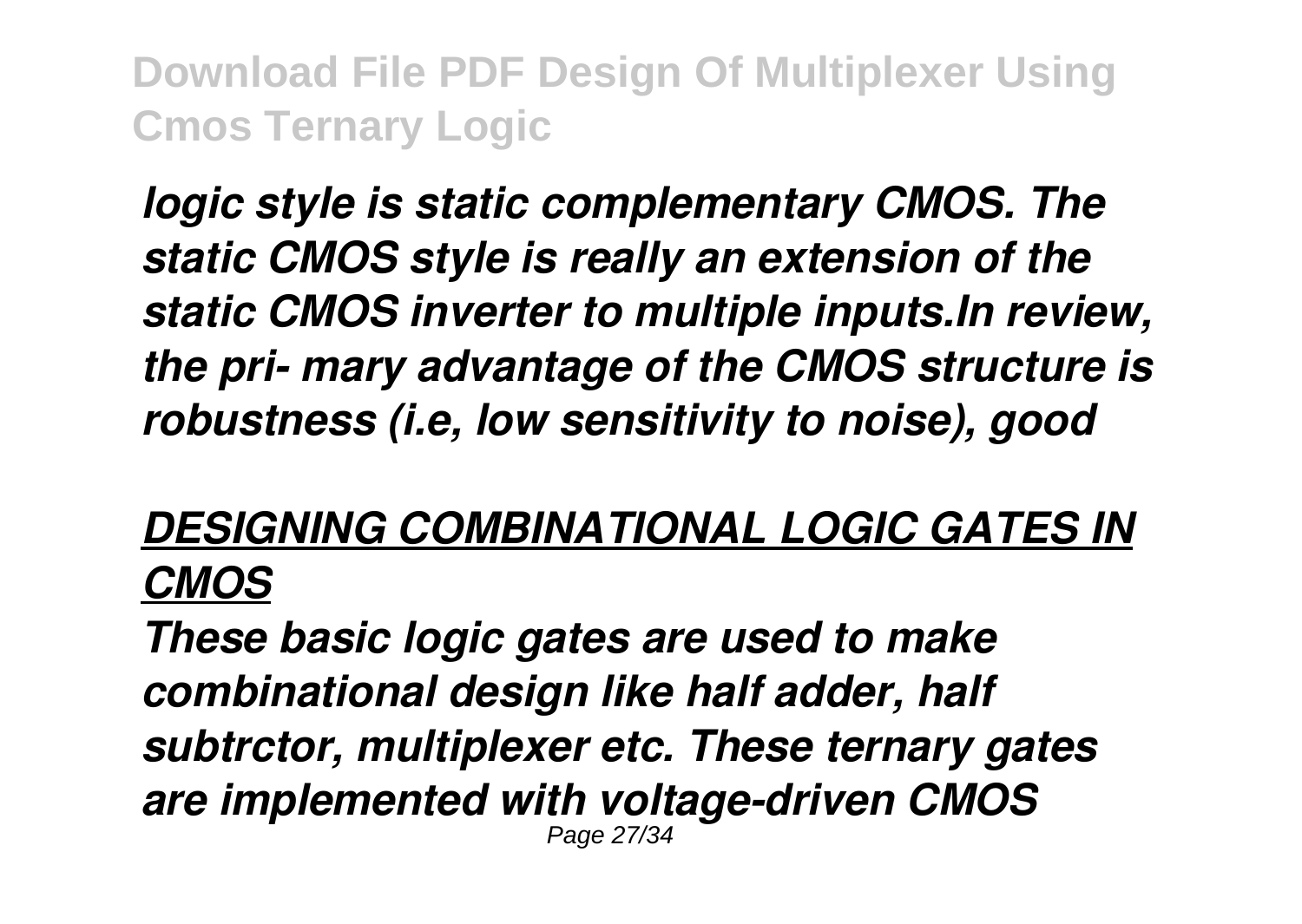### *circuits. In the simulation, logical value 0, 1/2 and 1 correspond to 0V, 0.5V, and 1V, respectively.*

### *Design of MULTIPLEXER using CMOS Ternary Logic*

*the MUX design with very minimum transistors compared to existing CMOS design. A. Transmission Gate Logic The transmission gate is an electronic element that is used to block or allow a signal level from the input terminal to the output terminal. It is constructed with CMOS technology and it functions as a non-mechanical* Page 28/34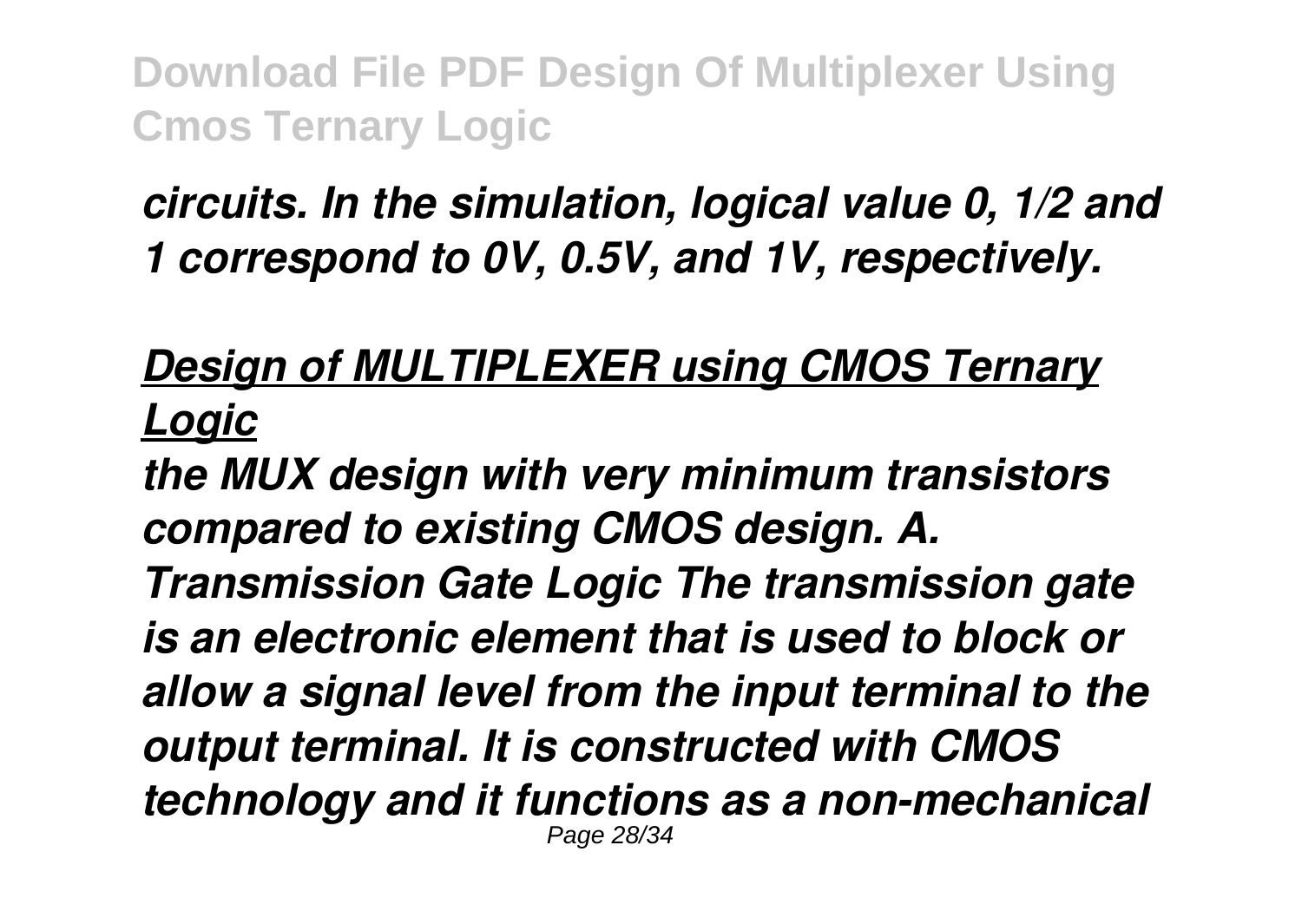*relay.*

## *Low Power High Speed Multiplexer using CMOS Technology for ...*

*The CMOS TGL is used to design a new 4:1 MUX. The designed circuit is realized in 45 nm technology, with the power consumption of 1.887 nW from a 0.7 V supply voltage under 27 °C. The leakage current is also reduced to 2.237 nA from 29.6 mA. The rise and fall time for the simulation is 100 fs.*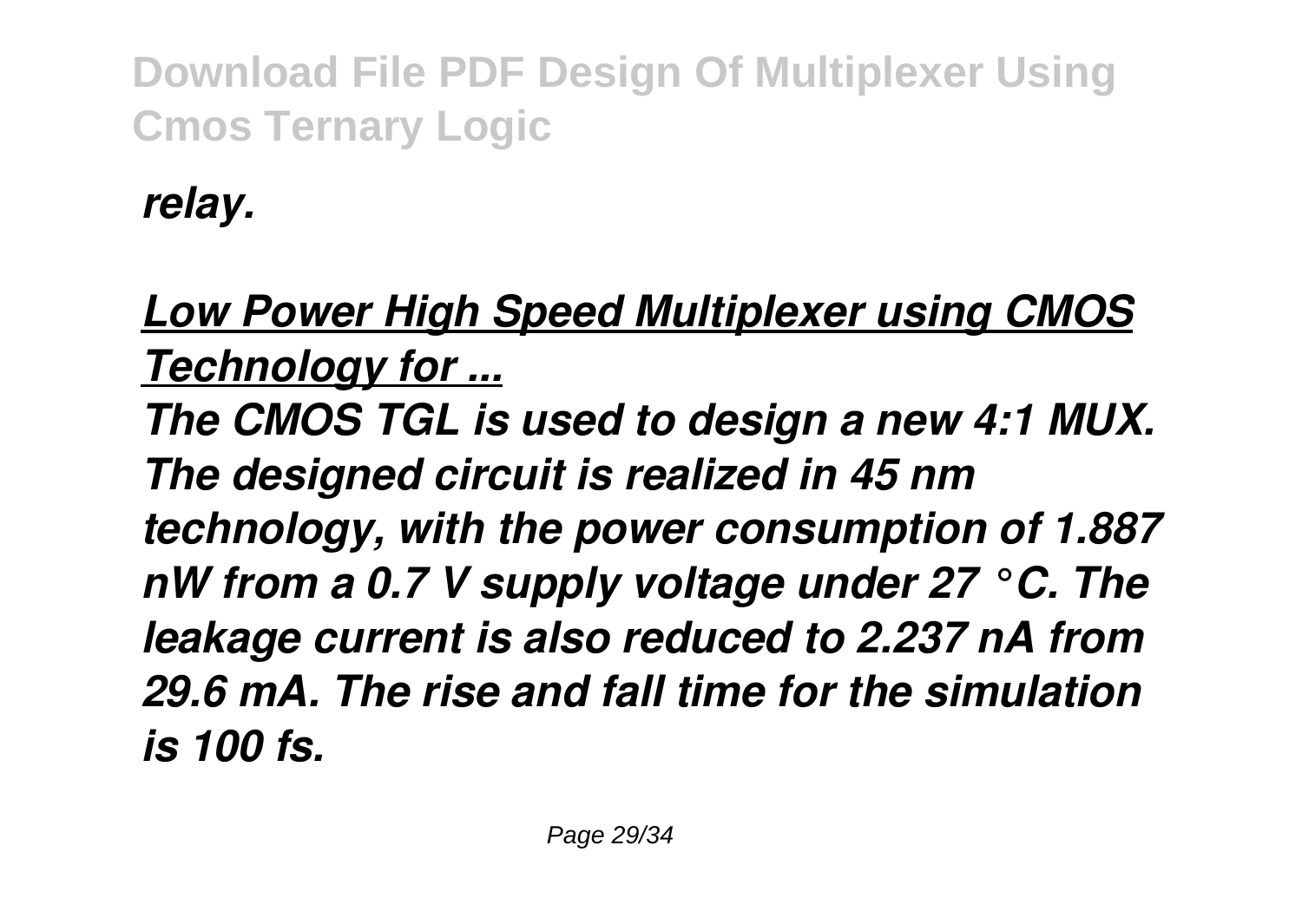## *High performance, low power 200 Gb/s 4:1 MUX with TGL in ...*

*Design using transmission gate logic . A transmission gate is an electronic element and good non mechanical relay built with CMOS technology. It is made by parallel combination of nMOS and pMOS transistors with the input at the gate of one transistor (C) being complementary to the input at the gate of the other. The symbol of a transmission gate is shown below in fig.4.*

#### *4x1 Multiplexer (Theory) : Digital VLSI Design*

Page 30/34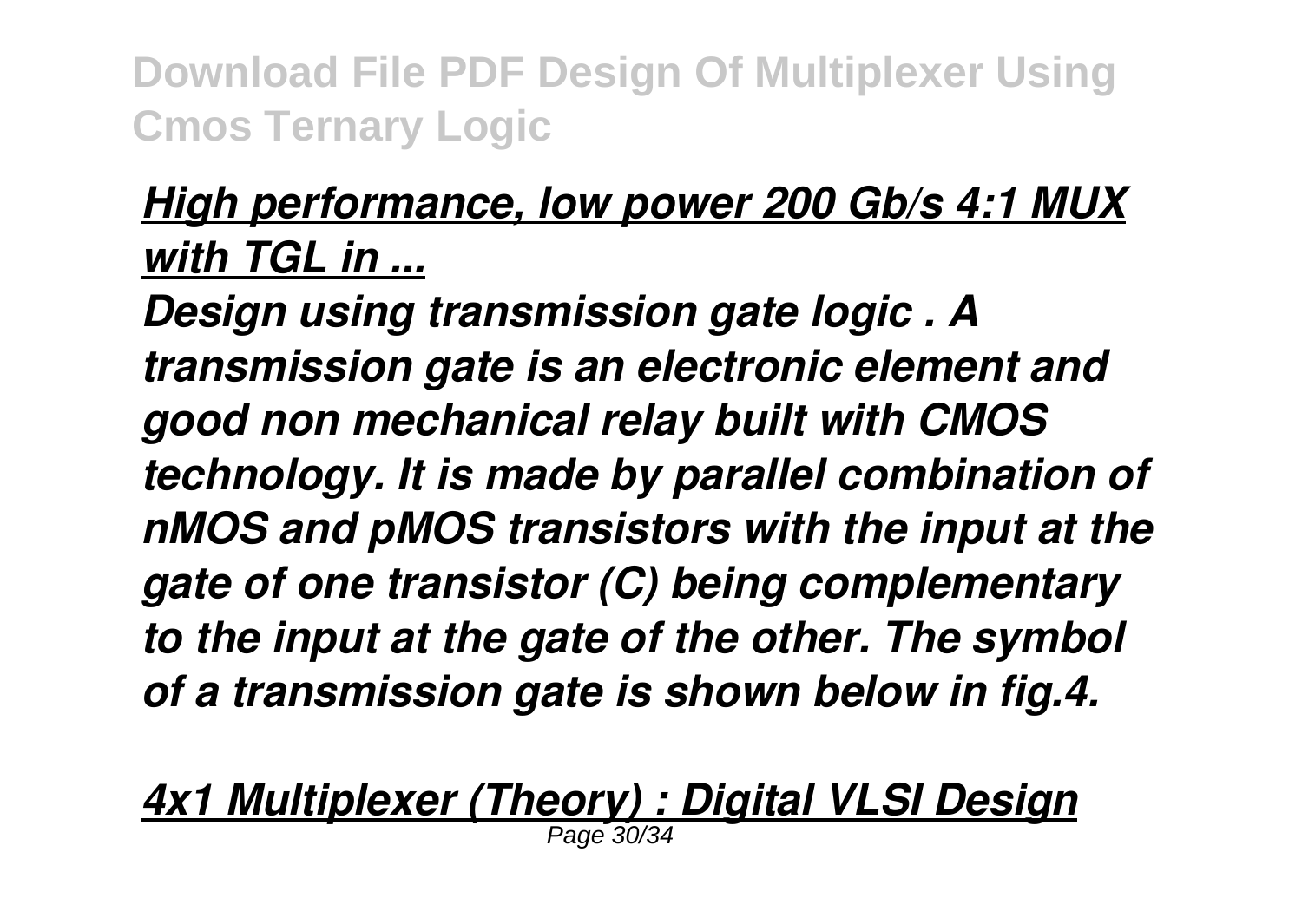#### *Virtual lab ...*

*The Standard CMOS Multiplexer In a way, it isn't surprising that PTL leads to efficient multiplexers. Multiplexing is different from the basic Boolean functions. When we're dealing with AND, OR, NOT, etc., we're using a logic gate to implement a logic function.*

*Implementing Multiplexers with Pass-Transistor Logic ... 2:1 MUX using CMOS Nithin S. Loading... Unsubscribe from Nithin S? ... Design of CMOS* Page 31/34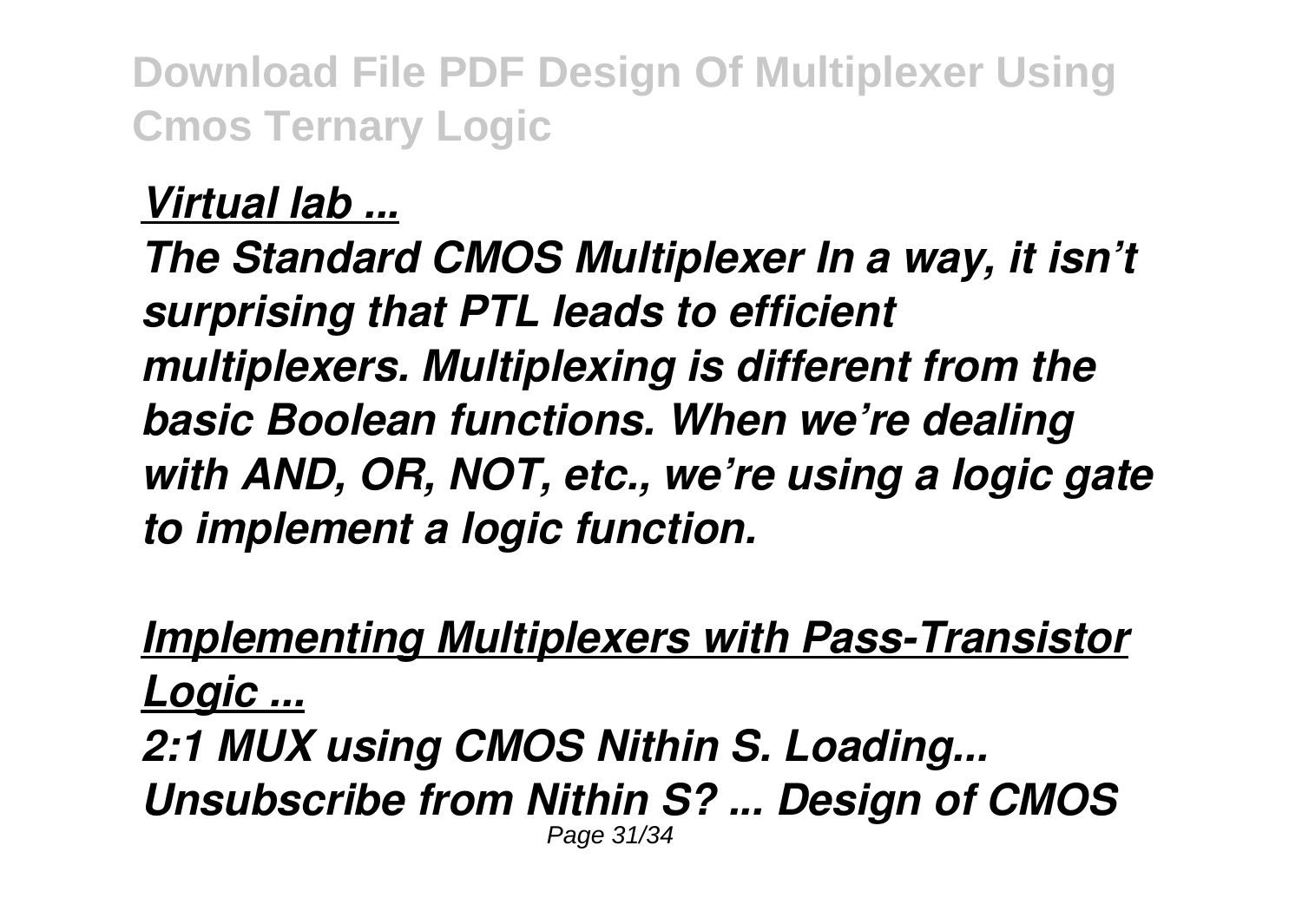## *combinational circuits (Multiplexer) - Duration: 6:23. Day On My Plate 26,422 views.*

## *2:1 MUX using CMOS*

*The proposed design consists of 31 NMOS and 15 PMOS. The proposed multiplexer is designed and simulated using DSCH 3.1 and MICROWIND 3.1 on 180nm technology. Performance comparison of proposed multiplexer with CMOS, Pass transistor and transmission gate logic design techniques is also presented.*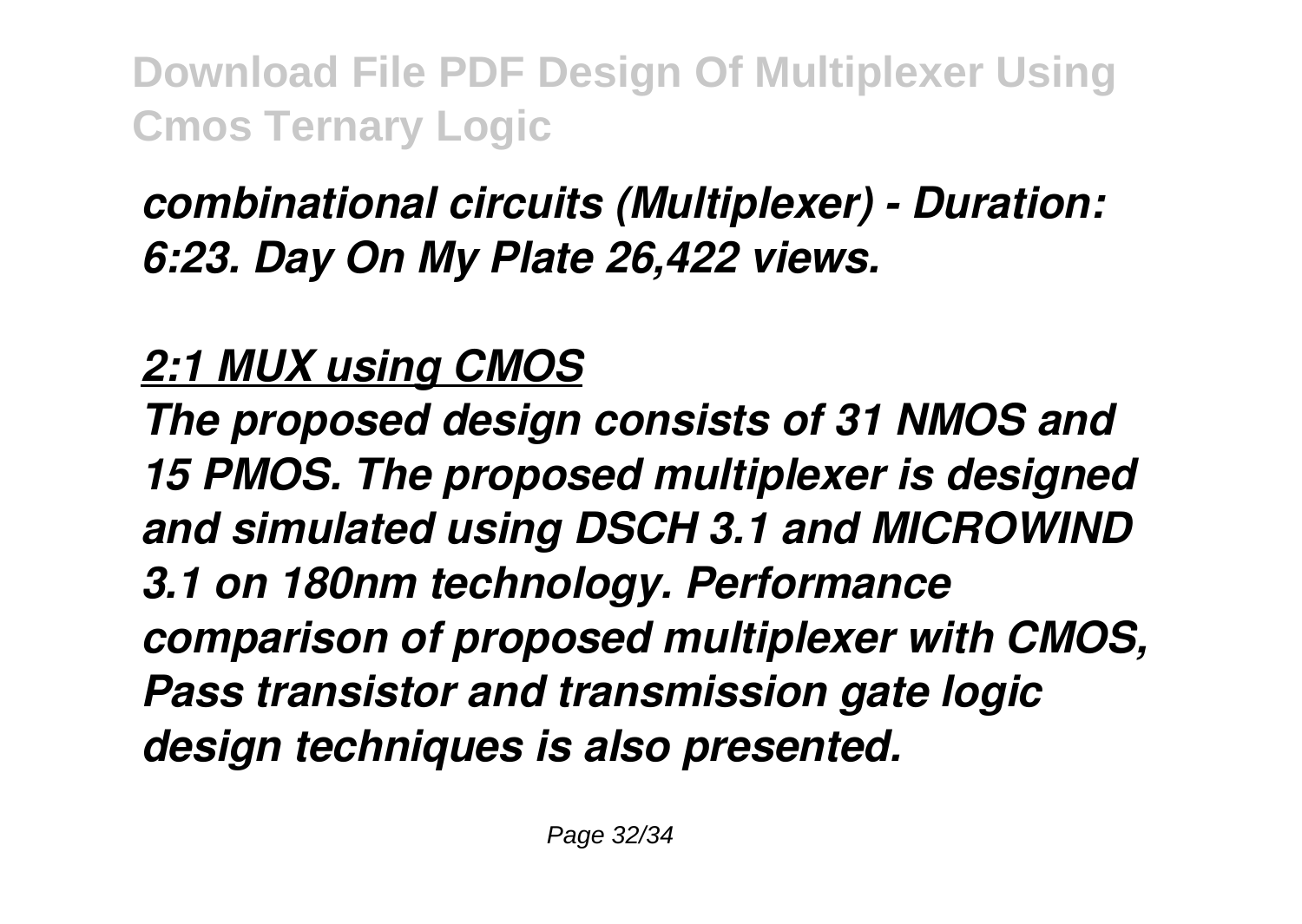## *CMOS Design of Area and Power Efficient Multiplexer using ...*

*A multiplexer is a data selector device that selects one input from several input lines, depending upon the enabled, select lines, and yields one single output. A multiplexer of 2n inputs has n select lines, are used to select which input line to send to the output. There is only one output in the multiplexer, no matter what's its configuration.*

*Verilog code for 4:1 Multiplexer (MUX) - All* Page 33/34